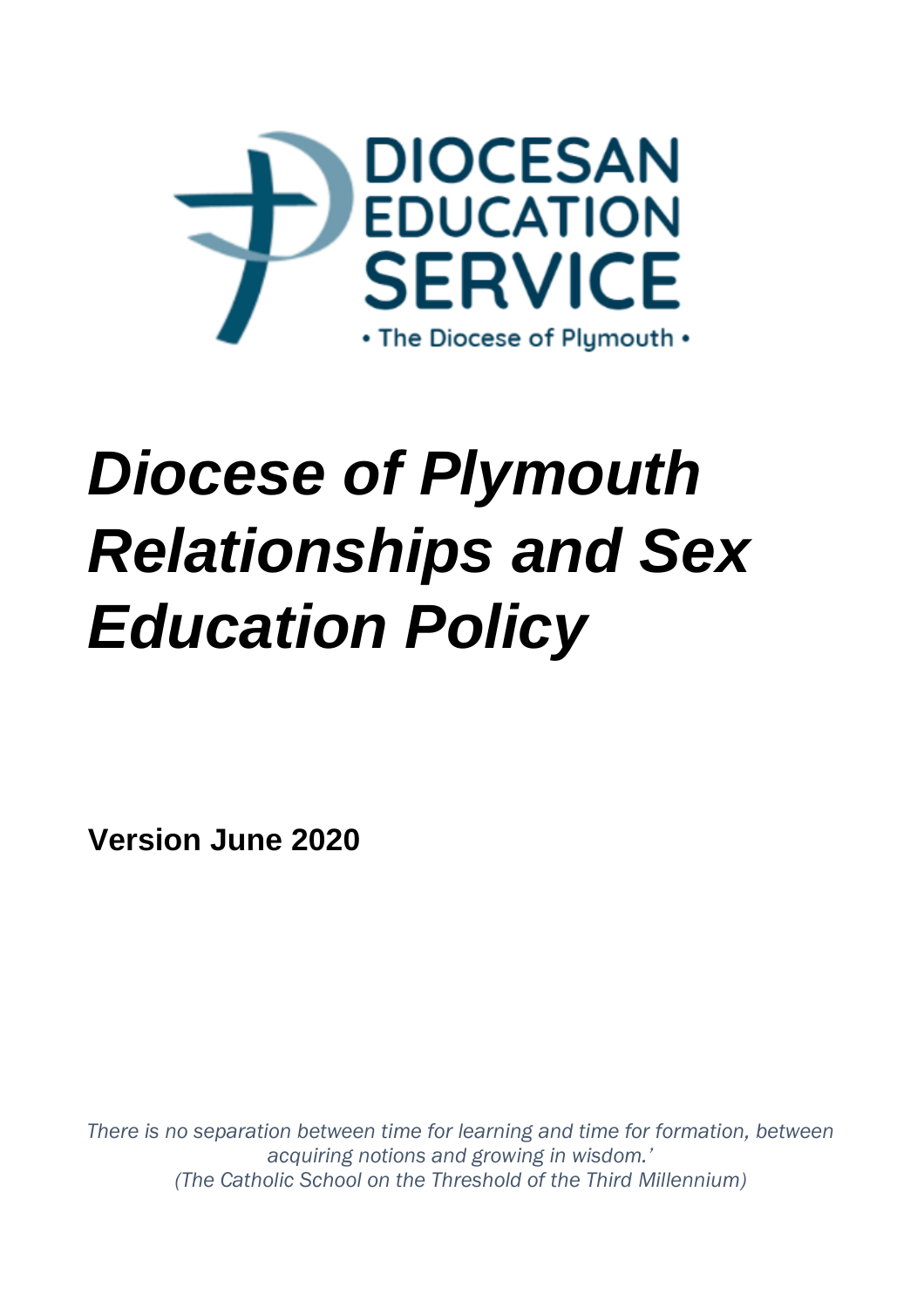# **Diocese of Plymouth Relationships and Sex Education Policy**

# **Diocesan Mission Statement**

*A Celebrating Church –* Expressing what we believe in our worship, engaging with the gift of liturgy, and allowing ourselves to be renewed in it.

*A Caring Church –* Seeking to understand the sufferings of those around us, reaching out and being Christ to one another, and serving the world.

*A Learning Church –* Deepening our understanding of our faith, humbling ourselves to learn from Our Lord and each other, and discovering our true nature as the body of Christ.

*A Living Church –* Empowering all around us with the presence and joy of the Holy Spirit, proclaiming Christ to the world, and being faithful to our mission.

The Spirit of the Lord has been given to me, for he has anointed me.

He has sent me to bring good news to the poor, to proclaim liberty to captives and to the blind new sight, to set the downtrodden free, to proclaim the Lord's year of favour".

(Luke 4:8-19)

# **Our Values**

The values which inspire our work and inform the ethos and decision-making in our schools are the values of the Gospel, based on the Beatitudes in the Gospel of Matthew (Chapter 5: 1-11). These values are usually presented to the school community at assemblies and liturgies and explored throughout the working week in the classroom. When we come to celebrate achievement in the school, we recognise first and foremost those who have witnessed to Gospel values, as well as recognising excellence in other areas.

The Beatitudes, according to the Catechism, "…depict the countenance of Jesus Christ and portray his charity." In a very moving way, they sum up the essence of the transformed human being God calls us all to be in Jesus. These are the kind of persons and actions that are 'blessed' by God, this is the 'job description' of people living in God's kingdom, as opposed to the world's kingdom of selfishness, inequality, aggression, materialism and violence. They challenge each generation to reflect on what persons and actions they consider to be important or blessed.

*"Blessed are the poor in spirit, for theirs is the kingdom of heaven"*

**Gospel value: Humility,** seeing life as a gift

*"Blessed are those who mourn, for they shall be comforted"*

**Gospel value: Compassion,** empathy

*"Blessed are the meek, for they shall inherit the earth"*

**Gospel value: Kindness,** gentleness

*"Blessed are those who hunger and thirst for righteousness, for they shall be satisfied"*

**Gospel value: Justice,** working for a fairer world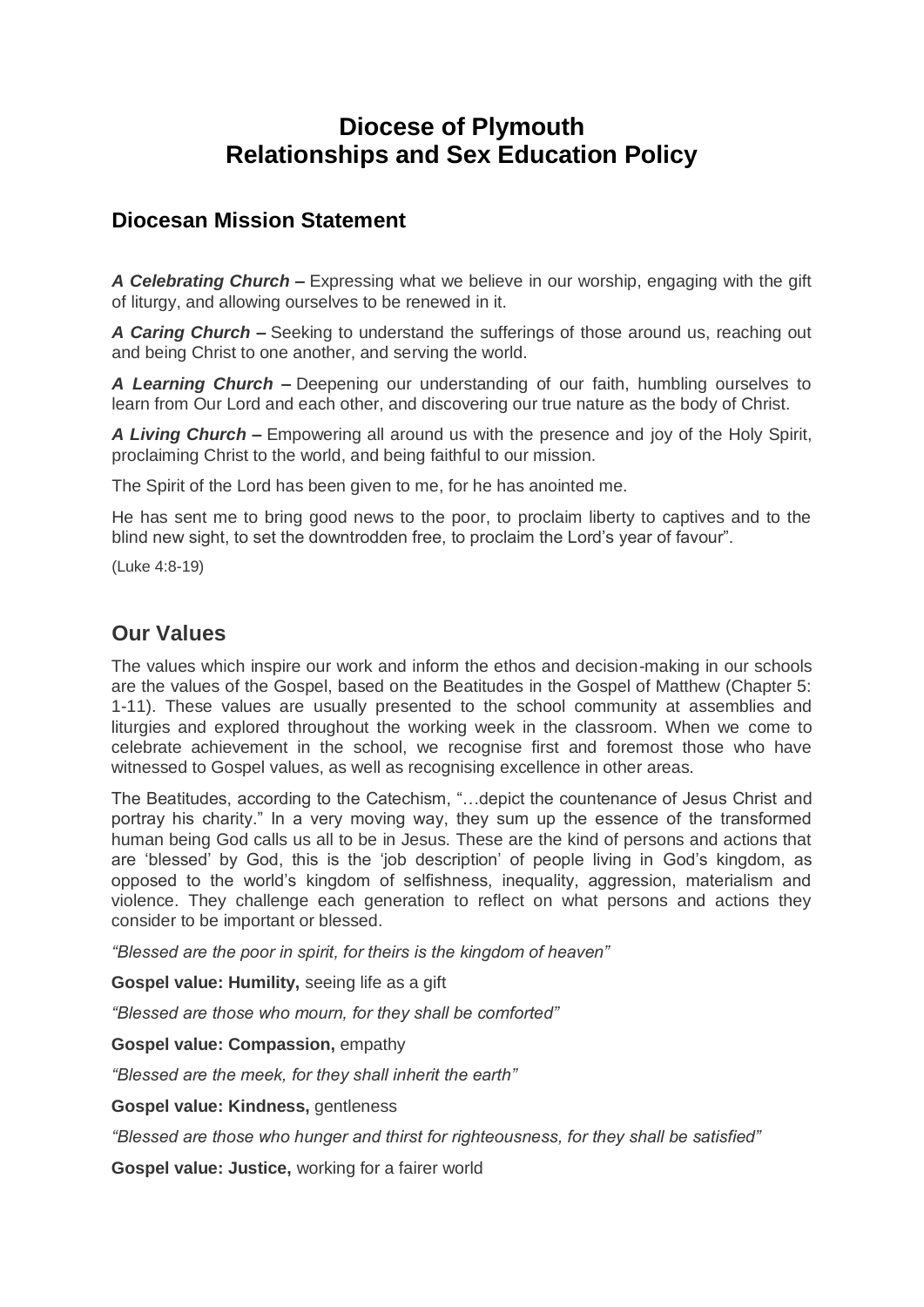*"Blessed are the merciful, for they shall obtain mercy"*

**Gospel value: Forgiveness,** reconciliation

*"Blessed are the pure in heart, for they will see God"*

#### **Gospel value: Integrity**, do what you say

*"Blessed are the peacemakers, for they shall be called children of God"*

**Gospel value: Peace,** committed to peace making, non-violence

*"Blessed are those who are those who are persecuted for righteousness sake, for theirs is the kingdom of heaven"*

#### **Gospel value: Courage**, standing up for truth

Our schools are invited to adopt this common set of Gospel values and integrate them into the liturgical life and wider life of the school. We will also look at ways in which we can incorporate these values in the curriculum itself, so that we offer an education to or children 'in the light of the Gospel'.

In addition to these values, our RSE programmes will promote those virtues which are essential in responding to the God's call to love others with a proper respect for their dignity and the dignity of the human body. The following virtues will be explicitly explored and promoted: faithfulness, fruitfulness, chastity, integrity, prudence, mercy and compassion.

#### **DEFINING RELATIONSHIP AND SEX EDUCATION**

The DfE guidance states that 'children and young people need to know how to be safe and healthy, and how to manage their academic, personal and social lives in a positive way'1.

It is about the development of the pupil's knowledge and understanding of her or him as a sexual being, about what it means to be fully human, called to live in right relationships with self and others and being enabled to make moral decisions in conscience. In primary schools the focus should be on 'teaching the fundamental building blocks and characteristics of positive relationships, with particular reference to friendships, family relationships, and relationships with other children and adults' 2.

This would include the topics of families and the people who care for me, caring friendships, respectful relationships online relationships and being safe. In Secondary schools RSE should 'give young people the information they need to help them develop healthy, nurturing relationships of all kinds, not just intimate relationships. It should enable them to know what a healthy relationship looks like and what makes a good friend, a good colleague and a successful marriage or other type of committed relationship. It should also cover contraception, developing intimate relationships and resisting pressure to have sex (and not applying pressure). 3

*<sup>1.</sup> Relationships Education, Relationships and Sex Education (RSE): Statutory guidance for governing bodies, proprietors, headteachers, principals, senior leadership teams, teachers Page 4*

*<sup>2.</sup> Relationships Education, Relationships and Sex Education (RSE): Statutory guidance for governing bodies, proprietors, headteachers, principals, senior leadership teams, teachers Page 19*

*<sup>3.</sup> Relationships Education, Relationships and Sex Education (RSE): Statutory guidance for governing bodies, proprietors, headteachers, principals, senior leadership teams, teachers Page 25*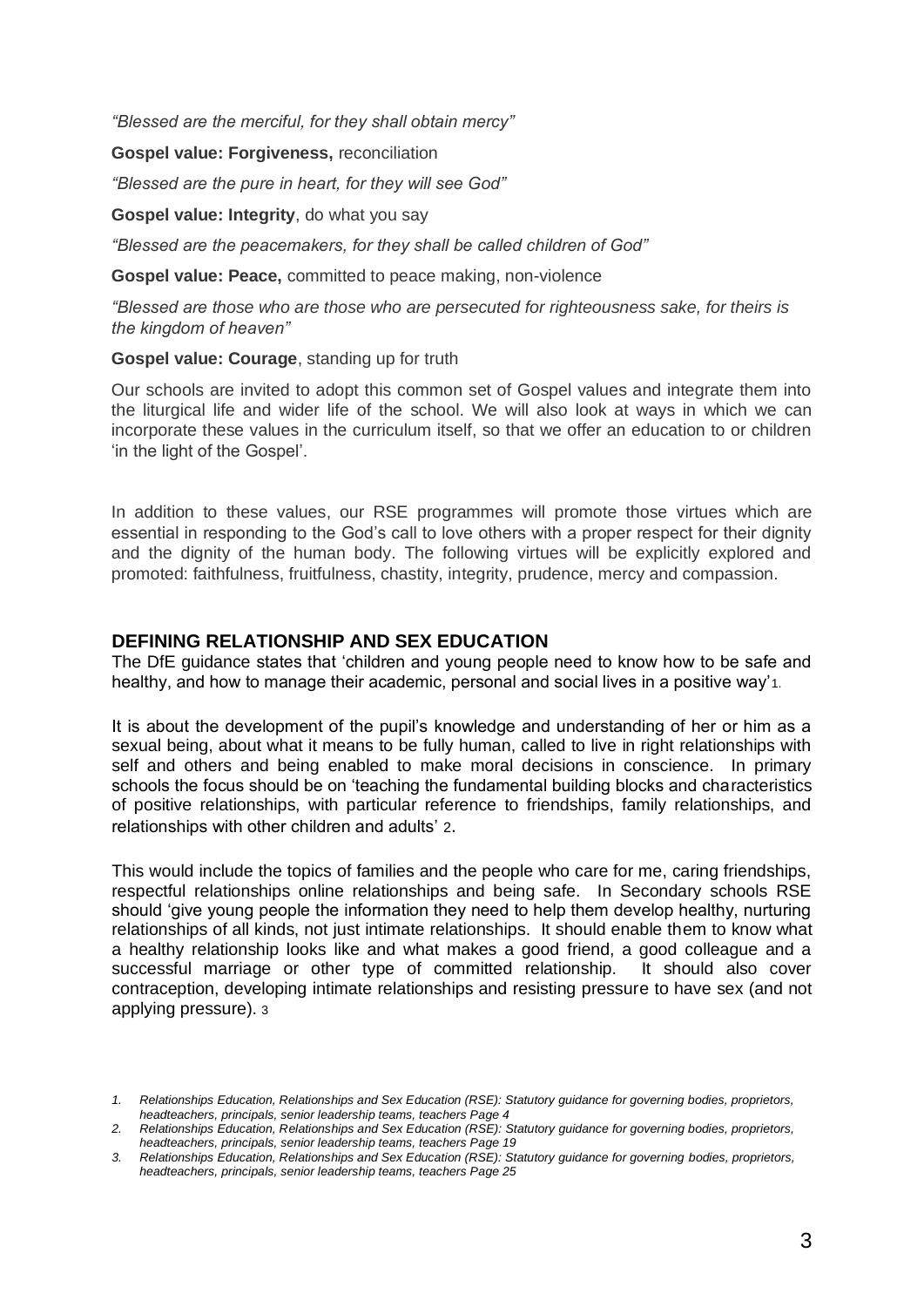# **STATUTORY CURRICULUM REQUIREMENTS**

We are legally required to teach those aspects of RSE which are statutory parts of National Curriculum for Science. (There is a separate document for maintained secondary schools to teach about HIV, AIDS and sexually transmitted infections.)

# **RATIONALE**

We believe that every person is entitled to dignity and freedom, having been created in the image and likeness of God.

#### **"I have come that you may have life, and have it to the full"** (John 10: 10)

We are involved in relationships and sex education precisely because of our Christian beliefs about God and about the human person. The belief in the unique dignity of the human person made in the image and likeness of God underpins the approach to all education in a Catholic school. Our approach to RSE therefore is rooted in the Catholic Church's teaching of the human person and presented in a positive framework of Christian ideals.

At the heart of the Christian life is the Trinity, Father, Son and Spirit in communion, united in loving relationship and embracing all people and all creation. As a consequence of the Christian belief that we are made in the image and likeness of God, gender and sexuality are seen as God's gift, reflect God's beauty, and share in the divine creativity. RSE, therefore, will be placed firmly within the context of relationship as it is there that sexuality grows and develops.

Following the guidance of the Bishops of England and Wales and as advocated by the RSE will be firmly embedded in the PSHE framework as it is concerned with nurturing human wholeness and integral to the physical, spiritual, emotional, moral, social and intellectual development of pupils. It is centred on Christ's vision of being human as good news and will be positive and prudent, showing the potential for development, while enabling the dangers and risks involved to be understood and appreciated.

All RSE will be in accordance with the Church's moral teaching. It will emphasise the central importance of marriage and the family whilst acknowledging that all pupils have a fundamental right to have their life respected whatever household they come from. It will also prepare pupils for life in modern Britain.

# **VALUES AND VIRTUES**

Our programme enshrines Catholic values relating to the importance of stable relationships, marriage and family life. It also promotes those virtues which are essential in responding to the God's call to love others with a proper respect for their dignity and the dignity of the human body. The following virtues will be explicitly explored and promoted: faithfulness, fruitfulness, chastity, integrity, prudence, mercy and compassion.

#### **Policy Formation and Consultation Process**

The Head Teacher in each of our schools has overall responsibility for implementing any policy. The following stages should be undertaken when applying this policy document:

- The Head Teacher should establish a working group in their own school comprising at least 1 teacher, 1 Teaching Assistant 1 parent and 1 Governor.
- A new RSE policy should ideally be reviewed with the Parish Priest present.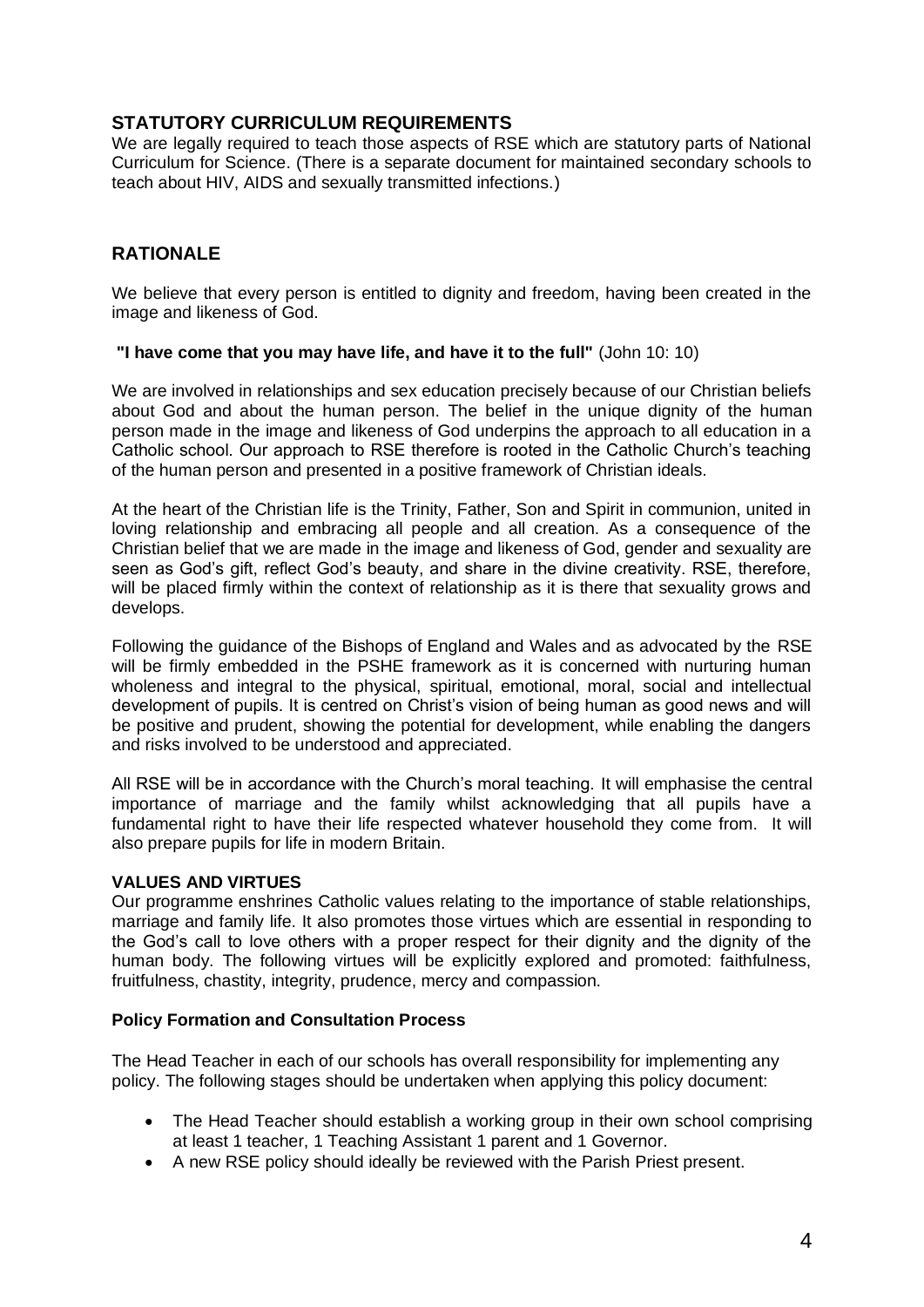- The Lead Governor for RE and Catholic Life presents the new policy to parents, alongside the Head Teacher and EPR/PSHE coordinator delivered at a Parents' Focus Evening exploring relationships and sex education.
- Resources should be made available for review and parents' concerns addressed
- The working group should provide in-service for teachers, teaching assistants and governors if using any new resources.
- The policy will be reviewed during the summer term of 2021 to ensure it is in line with the new DfE guidance.

*\*(Use the Assess your current curriculum audit in the appendix to help you identify what expectations you're meeting already, and what gaps you'll need to fill to bring your curriculum up to the new standards. Give each expectation a 'red, amber, green' (RAG) rating. Red can mean 'not currently taught at all', amber can be 'covered but not effectively or there are outstanding issues' and green can be 'covered effectively, no further work needed'),*

# **AIM OF RSE and the SCHOOL MISSION STATEMENT**

Our Mission Statement commits us to the education of the whole child (spiritual, physical, intellectual, moral, social, cultural, emotional) and we believe that RSE is an integral part of this education. Furthermore, our aims state that we will endeavour to raise pupils' selfesteem, help them to grow in knowledge and understanding, recognise the value of all persons and develop caring and sensitive attitudes. It is in this context that we commit ourselves:

In partnership with parents, to provide children and young people with a "positive and prudent sexual education"4 which is compatible with their physical, cognitive, psychological, and spiritual maturity, and rooted in a Catholic vision of education and the human person.

# **Objectives**

To develop the following **attitudes and virtues:** 

- reverence for the gift of human sexuality and fertility;
- respect for the dignity of every human being in their own person and in the person of others;
- joy in the goodness of the created world and their own bodily natures;
- responsibility for their own actions and a recognition of the impact of these on others;
- recognising and valuing their own sexual identity and that of others;
- celebrating the gift of life-long, self-giving love;
- recognising the importance of marriage and family life;
- fidelity in relationships.

To develop the following **personal and social skills:** 

- making sound judgements and good choices which have integrity, and which are respectful of the individual's commitments;
- loving and being loved, and the ability to form friendships and loving, stable relationships free from exploitation, abuse and bullying;
- managing emotions within relationships, and when relationships break down, with confidence, sensitivity and dignity;

*4. Gravissimum Educationis 1*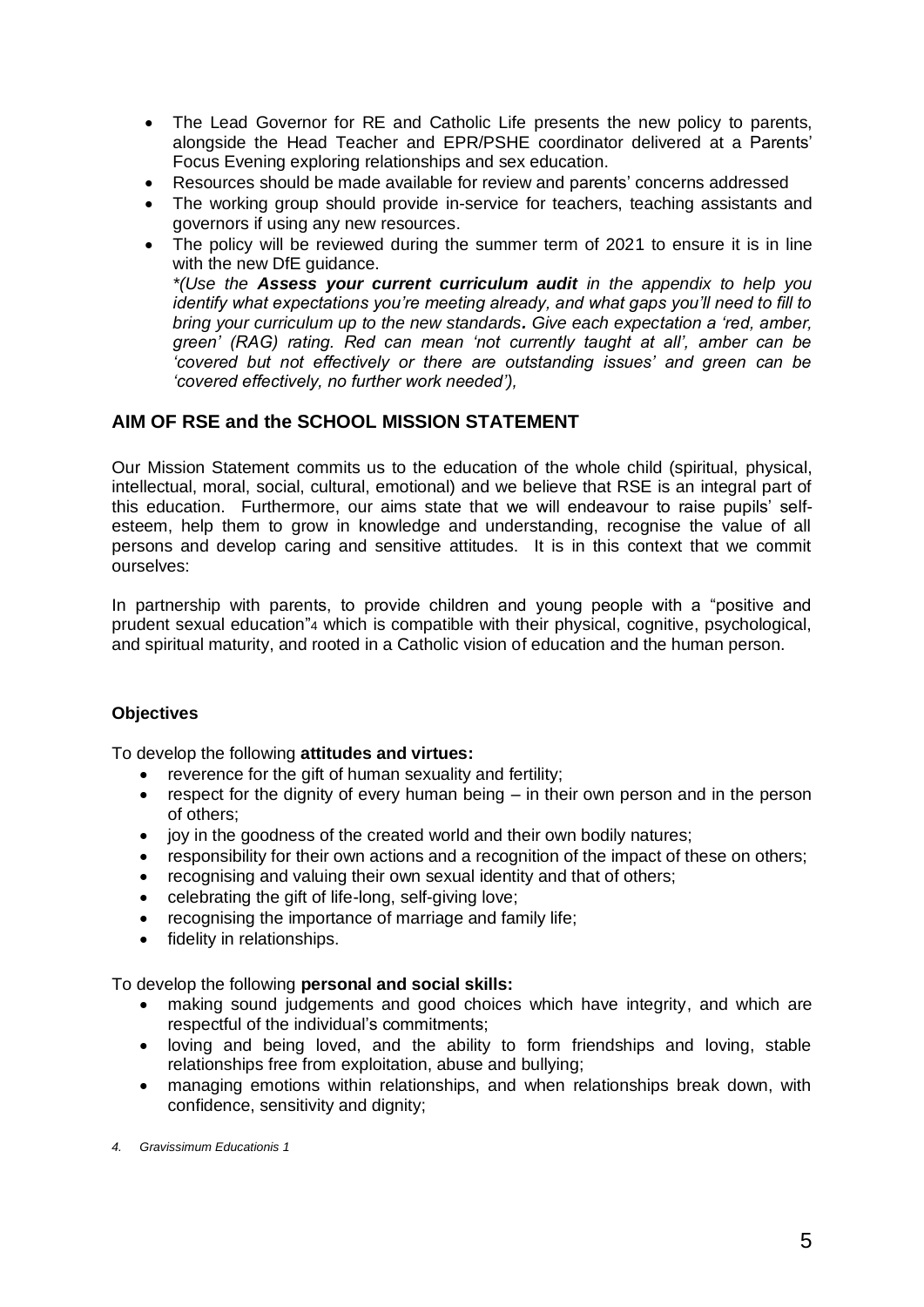- managing conflict positively, recognising the value of difference;
- cultivating humility, mercy and compassion, learning to forgive and be forgiven;
- developing self-esteem and confidence, demonstrating self-respect and empathy for others;
- building resilience and the ability to resist unwanted pressures, recognising the influence and impact of the media, internet and peer groups and so developing the ability to assess pressures and respond appropriately;
- being patient, delaying gratification and learning to recognise the appropriate stages in the development of relationships, and how to love chastely;
- assessing risks and managing behaviours in order to minimise the risk to health and personal integrity.

#### To **know and understand:**

- the Church's teaching on relationships and the nature and meaning of sexual love;
- the Church's teaching on marriage and the importance of marriage and family life;
- the centrality and importance of virtue in guiding human living and loving;
- the physical and psychological changes that accompany puberty;
- the facts about human reproduction, how love is expressed sexually and how sexual love plays an essential and sacred role in procreation;
- how to manage fertility in a way which is compatible with their stage of life, their own values and commitments, including an understanding of the difference between natural family planning and artificial contraception;
- how to keep themselves safe from sexually transmitted infections and how to avoid unintended pregnancy, including where to go for advice.

# **Outcomes**

#### **INCLUSION AND DIFFERENTIATED LEARNING**

We will ensure RSE is sensitive to the different needs of individual pupils in respect to pupils' different abilities, levels of maturity and personal circumstances; for example, their own sexual orientation, faith or culture and is taught in a way that does not subject pupils to discrimination. Lessons will also help children to realise the nature and consequences of discrimination, teasing, bullying and aggressive behaviours (including cyber-bullying), use of prejudice-based language and how to respond and ask for help. (In looking at these questions, it is important to draw links to the school's inclusion policy).

# **EQUALITIES OBLIGATIONS**

The board and local governing board have wider responsibilities under the Equalities Act 2010 and will ensure that our schools strive to do the best for all of the pupils, irrespective of disability, educational needs, race, nationality, ethnic or national origin, pregnancy, maternity, sex, gender identity, religion or sexual orientation or whether they are looked after children.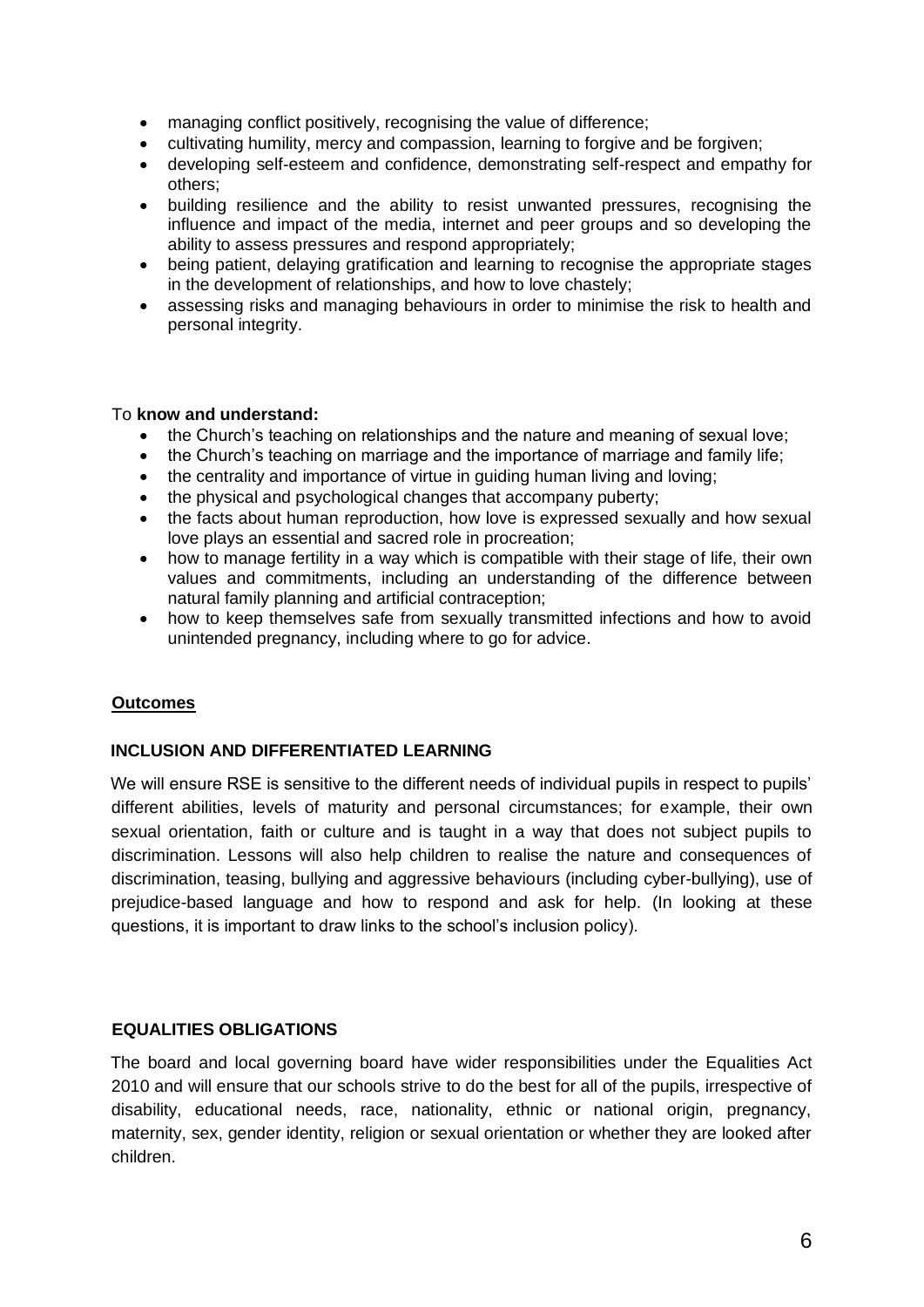#### **BALANCED CURRICULUM**

Whilst promoting Catholic values and virtues and teaching in accordance with Church teaching we will ensure that pupils are offered a balanced programme by providing a RSE programme that offers a range of viewpoints on issues. Pupils will also receive clear scientific information as well as covering the aspects of the law pertaining to RSE (in secondary schools/academies relating to forced-marriage, female genital mutilation, abortion, the age of consent and legalisation relating to equality). Knowing about facts and enabling young people to explore differing viewpoints is not the same as promoting behaviour and is not incompatible with our school's promotion of Catholic teaching. We will ensure that pupils have access to the learning they need to stay safe, healthy and understand their rights as individuals.

#### **BROAD CONTENT of RSE**

Three aspects of RSE – attitudes and values, knowledge and understanding, and personal social skills will be provided in three inter-related ways: the whole school/ethos dimension; a cross curricular dimension and a specific relationships and sex curriculum.

**In our schools we follow the Ten:Ten 'Life to the Full' RSE programme as recommended by the Diocese of Plymouth and approved by the Bishops of England and Wales. We strongly recommend that all staff and governors should register for their free online training. Their ten principles for RSE in a Catholic school are:**

#### **1. Our bodies are good!**

Saint John Paul II said: "The body - in fact, only the body - is capable of making visible what is invisible, the spiritual and the divine." We need our physical bodies in order to relate to others, to love others. In this quote, John Paul II highlights the dignity inherent in our physical bodies and the respect that they deserve; they make visible the invisible  $-$  the spiritual dimension of the human person. Let's put this another way. A human person does not have a body. The body expresses the person. We exist in a culture which attempts to depersonalise the body or reject the gift of the body in its entirety as part of the person. A Catholic RSE programme should resist this vision of the human person. This understanding of the body filters down into all areas of teaching within RSE: our physical health and hygiene, bodily autonomy, consent, puberty and physical changes, gender identity, menstruation and sexual intimacy. We are our bodies and our bodies are good!

#### **2. As we grow in our loving relationships with others, we become close to the image and likeness of God.**

We are 'made in the image and likeness of God'. But what does this mean? God is not one person. God is three persons – God the Father, God the Son and God the Holy Spirit. God is a relationship of love. If God is a relationship of love, then we are most in His image and likeness when we are in loving relationships. Where do we find that? Well, for many we become closer to the image and likeness of God through our families, through our close friendships, through our intimate relationships and when we reach out to others, even people we don't know, with love. Therefore, a Catholic RSE programme should enable children and young people to understand the deep truth that their loving relationships (with family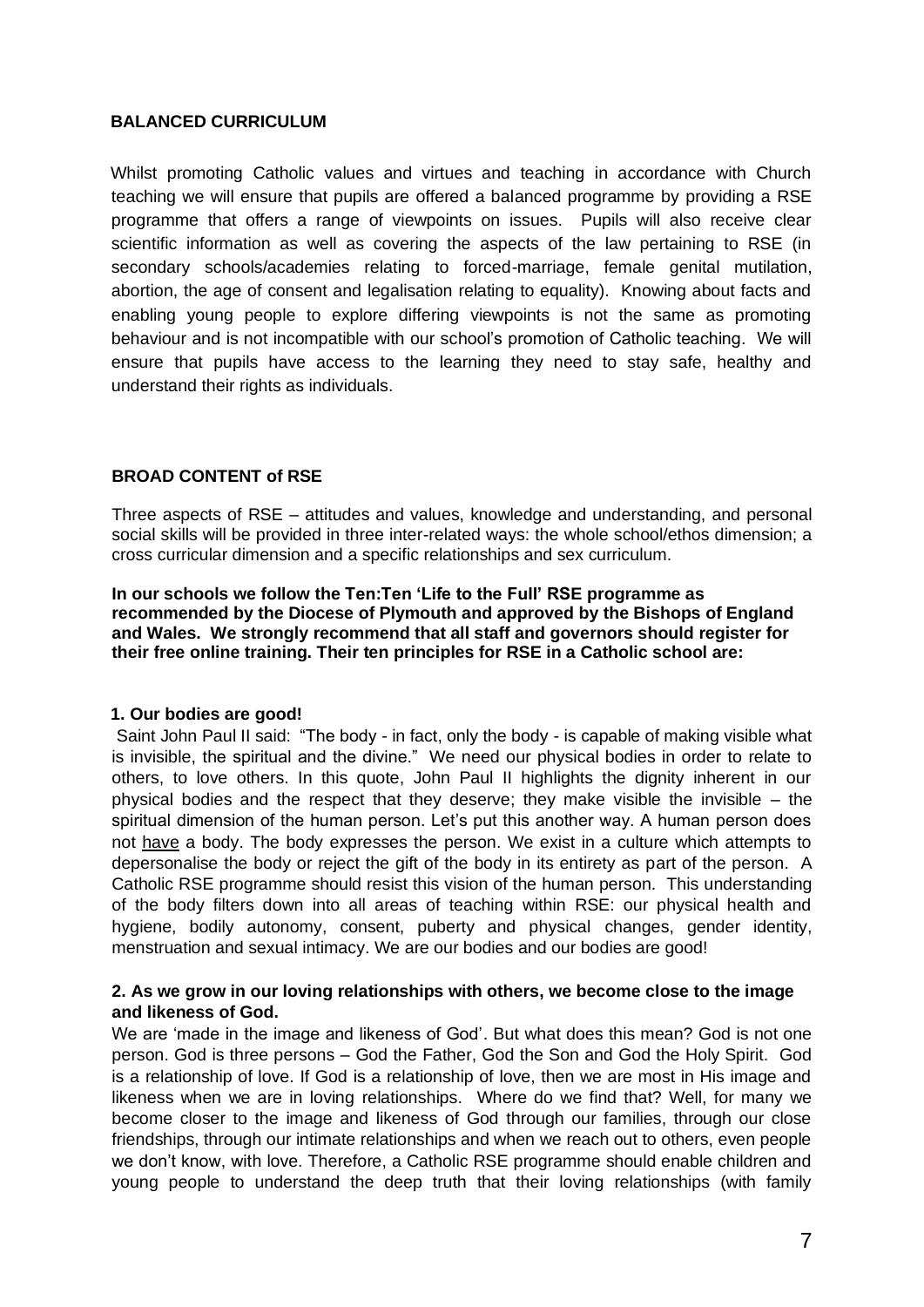members, friends, colleagues, boyfriends and girlfriends, spouses and neighbours, both local and global) offer them a path of spiritual growth and bring them closer to being in the image and likeness of God.

#### **3. Catholic RSE should be about the whole person**

According to the draft DfE guidance, a RSE programme that is fit-for-purpose must cover a wide-range of topics relevant to the lives and experiences of young people. It is easy to quickly scan through the statutory guidance and see 'hot topics' such as 'grooming', 'sexual exploitation', 'online abuse', 'sexual health' and 'gender identity' jumping out from the page. However, a Catholic RSE programme should not simply deliver these lessons in isolation; instead they should be addressed within a wider, holistic view of the human person, one whose deepest identity and dignity is rooted in God (see principle 5).

# **4. Catholic RSE should be taught in partnership with parents**

One of the most distinctive features of a Catholic RSE programme should be emphasising the vital role that parents have in nurturing their children. In the document, "Who is responsible for teaching RSE?", the Catholic Education Service said this: "Parents are the first educators of their children. It is their right and responsibility to inform and educate their children in matters relating to human growth and development, particularly sexual development. Therefore, schools should always seek to work in partnership with parents and carers and the teaching offered by schools should complement and not replace their primary role. The Church has a special duty and right to educate as part of its mission, and a Catholic school is the principal means by which it assists parents in their duties." Parents have the right to withdraw their children from 'some or all of sex education delivered as part of statutory RSE' (DfE Guidance 46). However, within a Catholic RSE programme, it is imperative that schools work in partnership with parents, providing information and guidance, and a collaborative approach to the teaching of the subject.

#### **5. Our deepest identity is as a child of God - created chosen and loved by God**

Children and young people have a deep need for identity and belonging. In its most negative form, this can lead to a tribalistic culture, such as gang membership. It can also lead young people to finding security by labelling themselves, or being labelled by others, in terms of sexual orientation, gender, race, etc. However, our identity as a child of God is deeper than our own self-understanding, our modes of attraction, or the way our actions or behaviour can put us in a box. It's not that we should suppress or dismiss how anybody expresses or articulates their identity - it's that we help children and young people to develop a deeper and more meaningful understanding that they are called to holiness. Everyone, without exception, is called the same high calling. We may have different challenges and different obstacles to overcome, but everyone is called personally by name.

# **6. Story can change hearts and minds**

One thing that makes a Catholic RSE programme so unique and different from any other statutory subject is that it shouldn't just equip a child or young person with facts; it doesn't just present neutral or value-free information. It needs to do much more. It needs to speak to hearts and minds in order to elevate the social, moral, cultural and spiritual education of the student. For Ten Ten, the vehicle we use to speak into hearts and minds is **story.** As human beings, we often learn from mistakes. However, we don't need to live through difficult experiences in order to grow. We can live those experiences out vicariously through the art of story; by engaging with story, we can reflect on our life choices and how we might alter or change something for the better. Through story, children and young people can journey from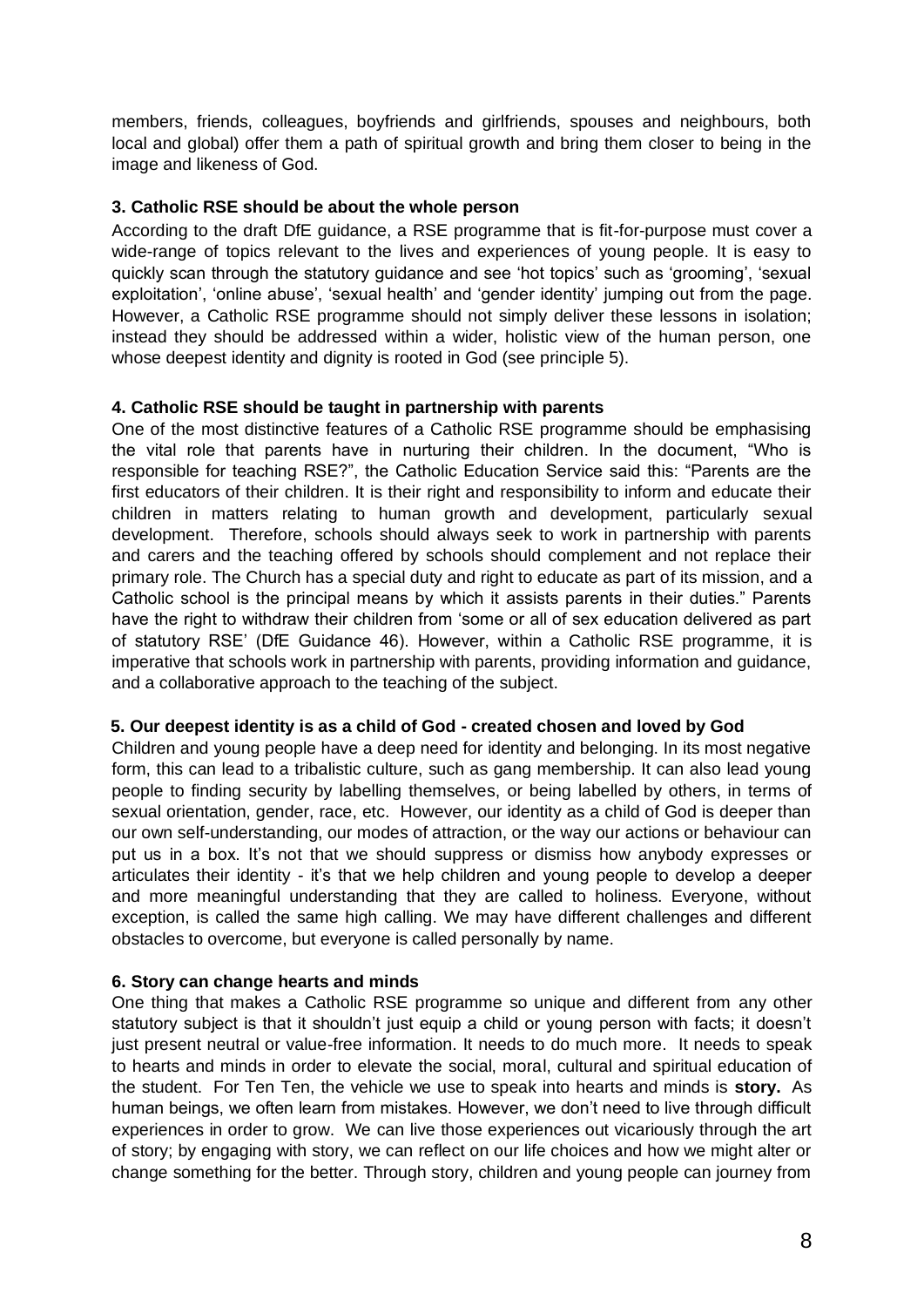watching a story – to understanding it – to relating their personal lives to what they've watched – and then making a commitment or action to change. This is the methodology that Ten Ten adopts in all of our resources.

**7. Catholic RSE is an education in virtue** In their guidance, the DfE refer to the development of 'character'. They talk about the development of resilience, perseverance, honesty, integrity, courage, humility, kindness, generosity, trustworthiness and a sense of justice. Within a Catholic context, we have a different name for it, a word which has a richer context: **virtue**. This is how the CES describe virtue: Virtues are habits which are learned from experience, and are gained through imitation, the same virtues being modelled by those who teach. They express the qualities of character that schools should seek to develop in their pupils. So Catholic RSE is an education in virtuous habits, modelled by the teaching staff, and lived out at school and home. It's another way in which this statutory subject is different from, say, History or Science. Often those subjects are about knowledge to be applied in future work or studies. With RSE, you apply it now. It's not only about the future. It's about the here and now.

**8. Catholic RSE is an education in conscience.** Part of the challenge and joy of developing one's Christian faith is about discerning God's will. On the one hand, that's about vocation and our calling in life, but we're also called to discern God's will in the day-to-day decisions of life. Consciences need to be formed. A Catholic RSE programme should help a child or young person to discriminate between God's will and their own will. It takes a lifetime (and more) to grow and flourish into the fullness of our potential and we need God's help. Therefore, Catholic RSE should equip children and young people with guidance so that they can gradually discern the difference between what hinders – and what helps - their integral growth towards God; towards a deeper wholeness in Him.

# **9. Relationship Education is about striving for the Common Good**

It can be very easy to think of RSE as merely a programme in helping children and young people to understand 'sex' within the context of 'relationships' at an ageappropriate level throughout their education, but an education in relationships is much, much more than that. Nurturing these virtues and character naturally spill over into a desire to serve and love others, including the stranger. Relationship Education is about striving for the Common Good. The Catholic charity Together For the Common Good asks some challenging questions:

Are we creating conditions in which every individual in the community can flourish?

- Do we recognise the gift of the other, respecting different backgrounds and diversity of opinion?
- Do we treat everyone equally?
- Do we cherish difference and allow everyone to contribute?
- Are we caring well for our world, locally and globally, making the most of our finite resources?
- Do our decisions put the interests of the vulnerable, poor and excluded first?

**10. Prayer and the Sacraments fuel the teaching** Finally, we believe that it would be impossible to teach a Catholic RSE programme without the fuel that makes the motor run: prayer. A Catholic RSE programme has to have prayer, the Sacraments and the Word of God at its foundation – creating opportunities for students, teachers and parents to develop their prayer life and grow in a deeper relationship with the person of Jesus.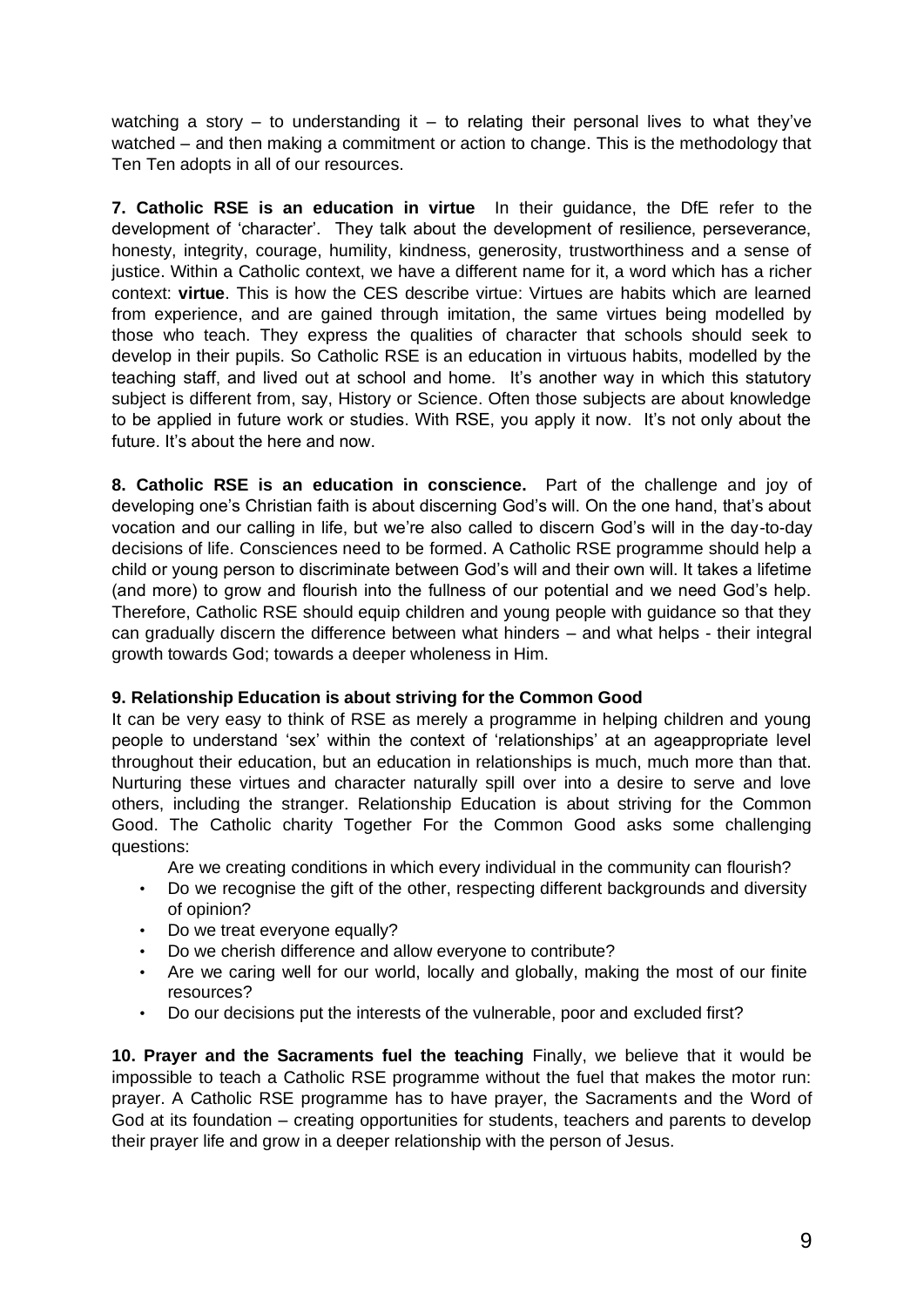#### **Teaching strategies will include:**

Establishing ground rules, distancing techniques, discussion, project learning, reflection, experiential, active, brainstorming, film and video, group work, role-play, trigger drawings, values clarification.

Learning in RSE will be assessed in line with the individual school's assessment policy.

#### **PARENTS and CARERS**

We recognise that parents (and other carers who stand in their place) are the primary educators of their children. As Catholic schools, we provide the principal means by which the Church assists parents and carers in educating their children. Therefore, the school will support parents and carers by providing material to be shared with children at home and workshops to help parents/carers to find out more. Parents/carers will be informed by letter when the more sensitive aspects of RSE will be covered in order that they can be prepared to talk and answer questions about their children's learning.

Parents must be consulted before this policy is ratified by the board or local governing bodies. They will be consulted at every stage of the development of the RSE programme, as well as during the process of monitoring, review and evaluation. They will be able to view the resources used by the school in the RSE programme. Our aim is that, at the end of the consultation process every parent and carer will have full confidence in the school's RSE programme to meet their child's needs.

Parents have *the right to withdraw* their children from Sex Education except in those elements which are required by the National Curriculum science orders. Should parents wish to withdraw their children they are asked to notify the school by contacting the headteacher. The school will provide support by providing material for parents to help the children with their learning.

We believe that the controlled environment of the classroom is the safest place for this curriculum (commonly referred to as the right to withdraw).

#### **RESPONSIBILITY FOR TEACHING THE PROGRAMME**

Responsibility for the specific relationships and sex education programme lays with the relevant curriculum staff; this will normally include science, RE, physical education, RSE and PSHE.

However, all staff will be involved in developing the attitudes and values aspect of the RSE programme. They will be role models for pupils of good, healthy, wholesome relationships as between staff, other adults and pupils. They will also be contributing to the development of pupils' personal and social skills.

#### **External Visitors**

Our schools will often call upon help and guidance from outside agencies and health specialists to deliver aspects of RSE. Such visits will always complement the current programme and never substitute or replace teacher led sessions. It is important that any external visitor is clear about their role and responsibility whilst they are in school delivering a session. Any visitor must adhere to our code of practice developed in line with CES guidance 'Checklist for External Speakers to Schools'. 5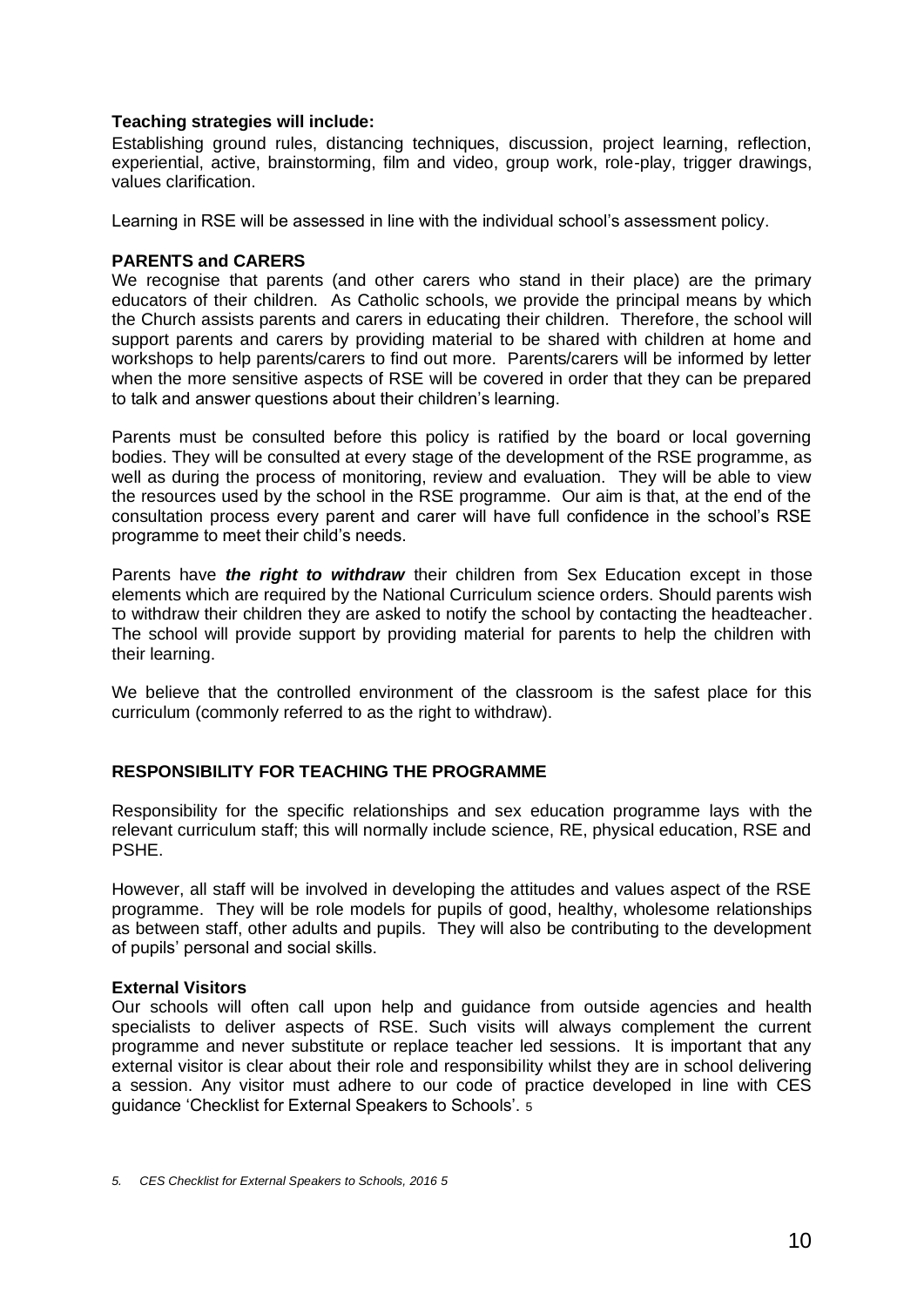Health professionals should follow the school's policies, minimising the potential for disclosures or inappropriate comments using negotiated ground rules and distancing techniques as other teachers would. They will ensure that all teaching is rooted in Catholic principles and practice.

# **OTHER ROLES AND RESPONSIBILITIES REGARDING RSE**

#### **Governors/Directors/Local Governing Body**

- Consult on the RSE policy, in consultation with parents and teachers;
- Ensure that the policy is available to parents;
- Ensure that the policy is in accordance with other whole school policies, e.g. SEN, the ethos of the school and our Christian beliefs;
- Ensure that parents know of their right to withdraw their children:
- Establish a link governor to share in the monitoring and evaluation of the programme, including resources used;
- Ensure that the policy provides proper and adequate coverage of the relevant National Curriculum science topics and the setting of RSE within PSHE.

#### **Head teacher**

The head teacher takes overall delegated responsibility for the implementation of this policy and for the liaison with the Governing Body, the Diocesan Education Service and the Local Education Authority, also appropriate agencies.

#### **PSHE/RE Co-Ordinator**

The co-ordinator with the Head teacher has a general responsibility for supporting other members of staff in the implementation of this policy and will provide a lead in dissemination of the information relating to the RSE and the provision of in-service training. (They must be supported by the curriculum deputy and the member of staff with responsibility for child protection).

#### **All Staff**

RSE is a whole school issue. All teachers have a responsibility of care; as well as fostering academic progress they should actively contribute to the guardianship and guidance of the physical. Moral and spiritual well-being of their pupils. Teachers will be expected to teach RSE in accordance with the Catholic ethos of the school. Appropriate training will be made available for all staff teaching RSE. All staff have been included in the development of this policy and all staff should be aware of the policy and how it relates to them.

#### **RELATIONSHIP TO OTHER POLICIES AND CURRICULUM SUBJECTS**

The RSE policy is to be delivered as part of the PSHE framework. It includes guidelines about pupil safety and is compatible with the school's other policy documents (for example, Bullying policy, Safeguarding policy etc.).

Pupils with particular difficulties whether of a physical or intellectual nature will receive appropriately differentiated support in order to enable them to achieve mature knowledge, understanding and skills. Teaching methods will be adapted to meet the varying needs of this group of pupils.

Learning about RSE in PSHE classes will link to/complement learning in those areas in the RSE audit.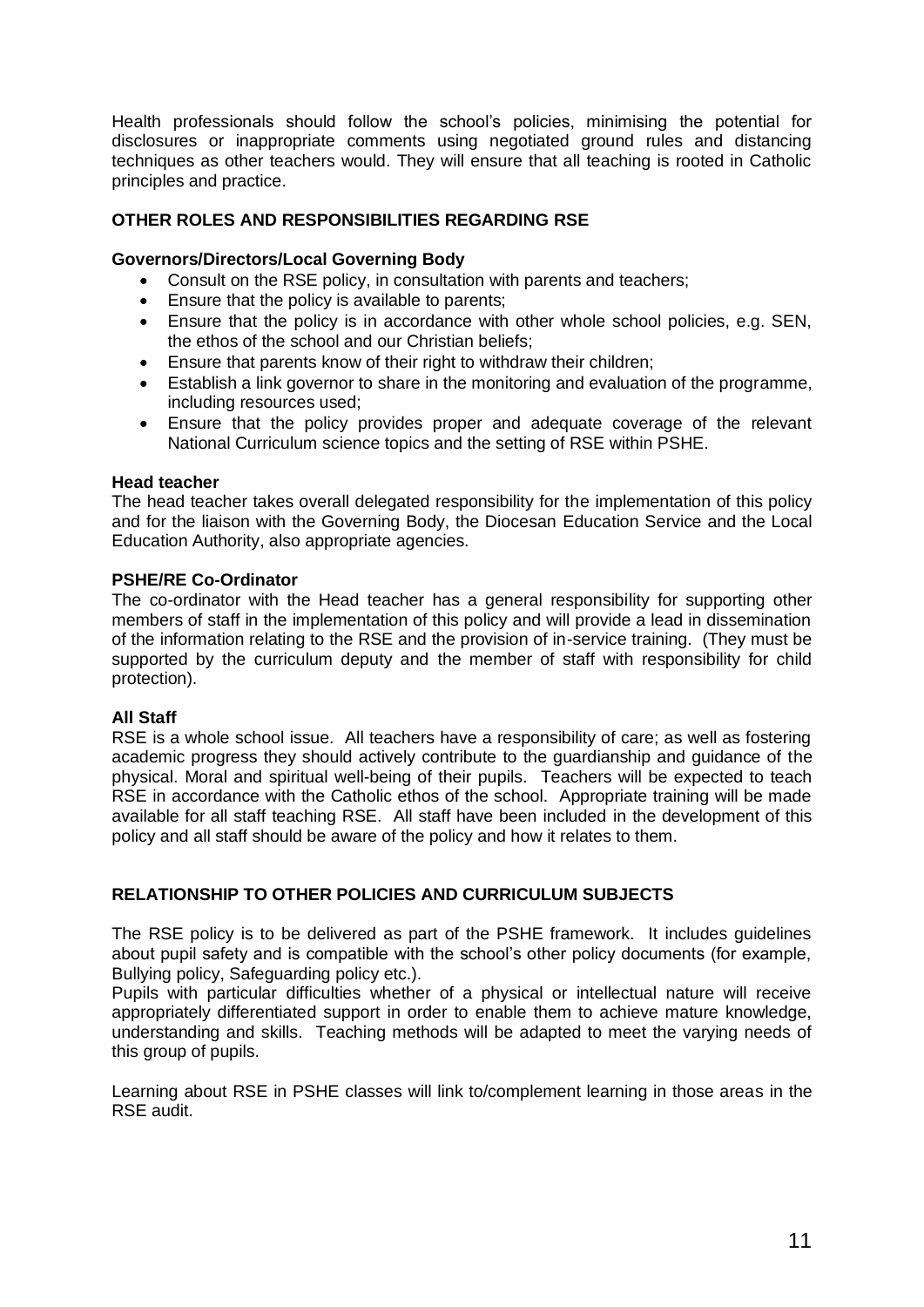#### **CHILDREN'S QUESTIONS**

Our governors want to promote a healthy, positive atmosphere in which RSE can take place. They want to ensure that pupils can ask questions freely, be confident that their questions will be answered, and be sure that they will be free from bullying of harassment from other children and young people.

#### **Controversial or Sensitive issues**

There will always be controversial or sensitive issues in the field of RSE. These may be a matter of maturity, of personal involvement or experience of children, of disagreement with the official teaching of the Church, of illegal activity or other doubtful, dubious or harmful activity. The governors believe that children are best educated, protected from harm and exploitation by discussing such issues openly within the context of the RSE programme. The use of ground rules, negotiated between teachers and pupils, will help create a supportive climate for discussion.

Some questions may raise issues which it would not be appropriate for teachers to answer during ordinary class time, e.g. where a child or young person's questions hint at abuse, is deliberately tendentious or is of a personal nature.

#### **SUPPORTING CHILDREN AND YOUNG PEOPLE WHO ARE AT RISK**

Children will also need to feel safe and secure in the environment in which RSE takes place. Effective RSE will provide opportunities for discussion of what is and is not appropriate in relationships. Such discussion may well lead to disclosure of a safeguarding issue. Teachers will need to be aware of the needs of their pupils and not let any fears and worries go unnoticed. Where a teacher suspects a child or young person is a victim of or is at risk of abuse they are required to follow the school's safeguarding policy and immediately inform the designated senior member of staff responsible.

#### **CONFIDENTIALITY AND ADVICE**

All governors, all teachers, all support staff, all parents must be made aware of this policy, particularly as it relates to issues of advice and confidentiality.

All lessons, especially those in the RSE programme, will have the best interests of the pupil at heart, enabling them to grow in knowledge and understanding of relationships and sex, developing appropriate personal and social skills and becoming appreciative of the values and attitudes which underpin the Christian understanding of what it means to be fully human.

Pupils will be encouraged to talk to their parents/carers about the issues which are discussed in the programme. Teachers will always help pupils facing personal difficulties, in line with the school's pastoral care policy. Teachers should explain to pupils that they cannot offer unconditional confidentiality, in matters which are illegal or abusive for instance. Teachers will explain that in such circumstances they would have to inform others, e.g., parents, head teacher, but that pupils would always be informed first that such action was going to be taken.

#### **MONITORING AND EVALUATING**

The RSE Co-ordinator will monitor the provision of the various dimensions of the programme by examining plans, schemes of work and samples of pupils work at regular intervals. The programme will be evaluated biannually by means of questionnaires/ response sheets/ needs assessment given to pupils, and / or by discussion with pupils, staff and parents. The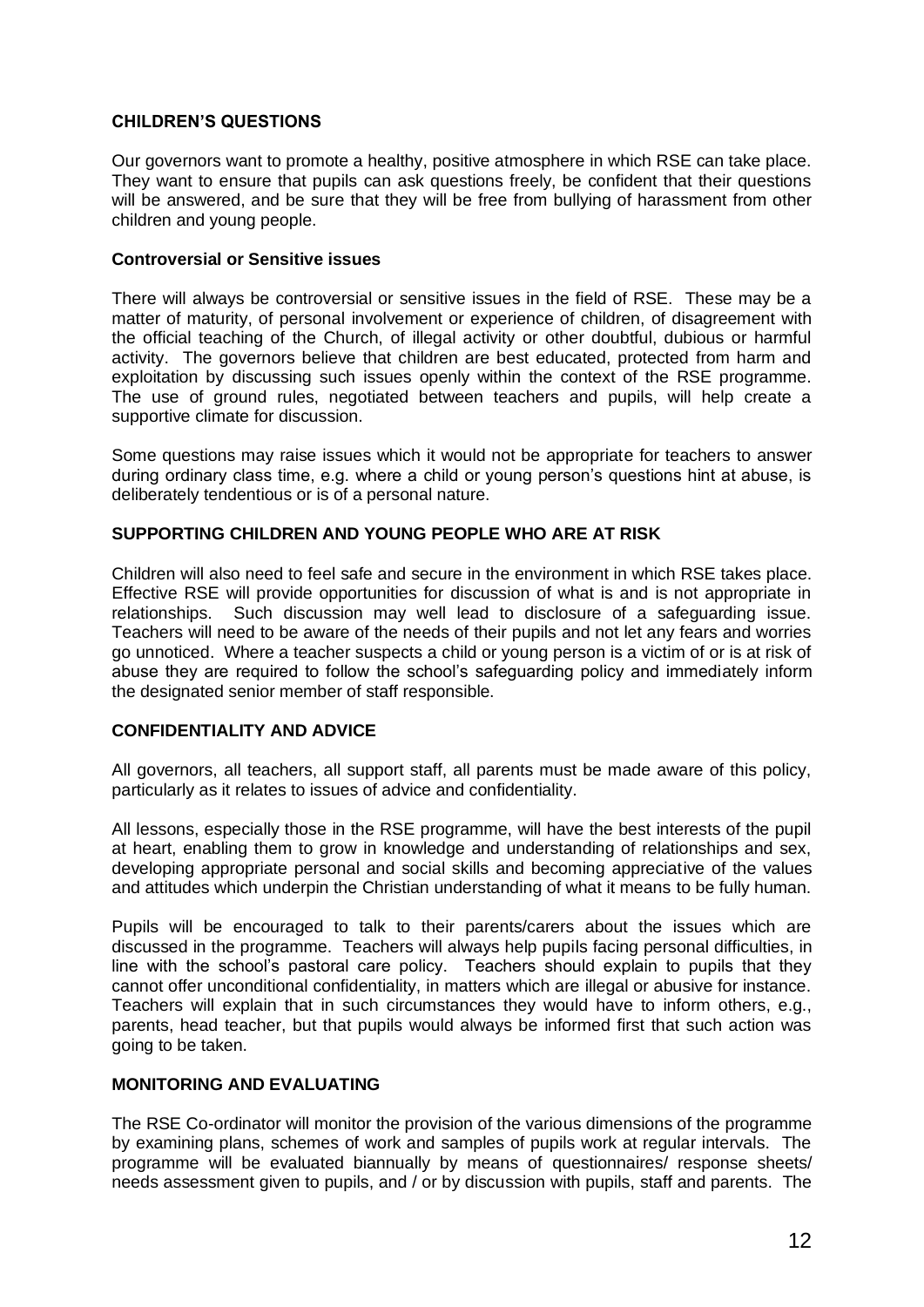results of the evaluation should be reported to those groups of interested parties and their suggestions sought for improvements. Governors will consider all such evaluations and suggestions before amending the policy. Governors remain ultimately responsible for the policy.

#### **Useful resources**

- **1)** A model Catholic Primary RSE curriculum CES 2020
- **2)** A model Catholic Secondary RSE curriculum Autumn 2020 Life to the Full- An annual subscription providing Catholic schools with a fully-resourced programme of study in Relationship Education.
- **3)** Life to the Full- An annual subscription providing Catholic schools with a fullyresourced programme of study in Relationship Education. [https://www.tentenresources.co.uk/relationship-education-subscribers/relationship](https://www.tentenresources.co.uk/relationship-education-subscribers/relationship-%20%20%20%20education/)[education/](https://www.tentenresources.co.uk/relationship-education-subscribers/relationship-%20%20%20%20education/)
- **4)** A Journey in Love: Volume 1 Primary Volume 2 Secondary Sr Jude Groden McCrimmons publishing

For the most current and up to date RSE guidance materials and policy documentation please use the following CES link;<http://catholiceducation.org.uk/guidance-for-schools/relationship-sex-education>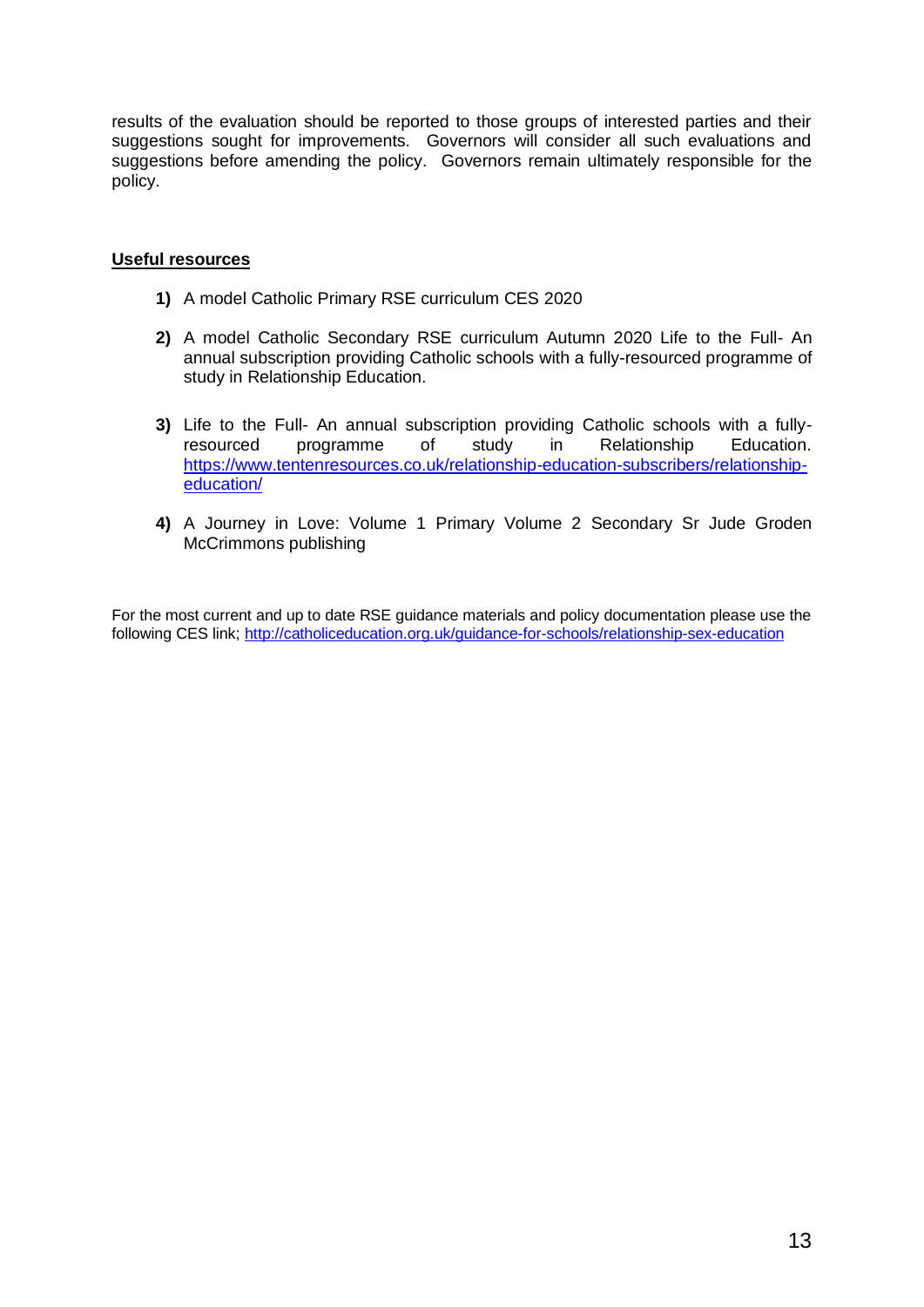# **Relationships and sex education audit (primary)**

# **Assess your current curriculum**

As a primary school you must teach relationships education from September 2021.

Sex education won't be compulsory in primary schools, but it's recommended and there are expectations of what should be covered if you do teach it.

Use this audit to help you identify what expectations you're meeting already, and what gaps you'll need to fill to bring your curriculum up to the new standards

Give each expectation a 'red, amber, green' (RAG) rating. Red can mean 'not currently taught at all', amber can be 'covered but not effectively or there are outstanding issues' and green can be 'covered effectively, no further work needed'

# **Gather evidence for each expectation**

Use the following as sources of evidence of the effectiveness of current teaching:

- $\circ$  A consultation with staff, parents and pupils if you haven't yet consulted with your community, we recommend you do as it'll provide useful evidence for this audit.
- o Curriculum plan
- o Lesson plans
- o Lesson observations/learning walks
- o End of unit evaluations written by pupils and/or teachers

You'll want to show:

- Where in the curriculum plan you're meeting the expectation (i.e. in what year and what term is it covered)
- If it's in the plan, are you teaching it in a satisfactory way? How do you know?

Ask your teachers about whether they think your curriculum is appropriate for pupils in terms of:

- o The age group of the class
- $\circ$  Your local area (i.e. are there any related local issues, like gangs, that should be addressed in your curriculum?)
- o Different physical and emotional maturity levels in the same class
- o Different religious or cultural backgrounds in the same class
- o Different family backgrounds in the same class (e.g. single parent families, looked after children, same-sex parent families)
- o Special educational needs and disabilities
- o English as an additional language

# **Think about next steps**

If you've rated anything red or amber, consider whether you need to:

> Amend your curriculum plan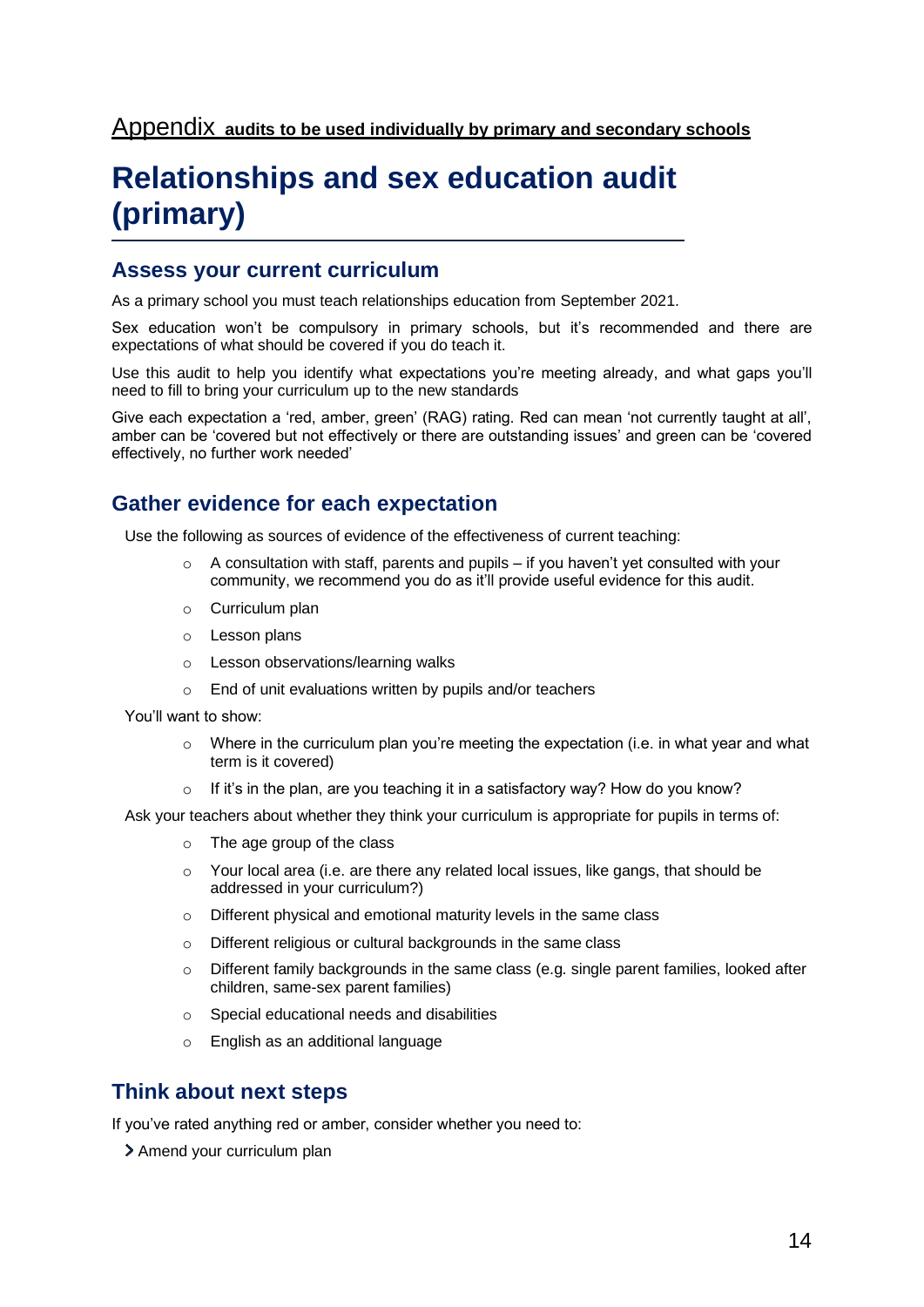| <b>PUPILS SHOULD</b><br>KNOW                                                                                                                                                                                                                                                   | EVIDENCE YOU'RE MEETING THE<br><b>EXPECTATION</b>                                                                                                                                                                                                                                                                                                                                           | STEPS TO TAKE TO FULLY MEET THE<br><b>EXPECTATION</b>                                                                                                                                                                                                                                                                                                                                                                       | <b>RAG</b> |
|--------------------------------------------------------------------------------------------------------------------------------------------------------------------------------------------------------------------------------------------------------------------------------|---------------------------------------------------------------------------------------------------------------------------------------------------------------------------------------------------------------------------------------------------------------------------------------------------------------------------------------------------------------------------------------------|-----------------------------------------------------------------------------------------------------------------------------------------------------------------------------------------------------------------------------------------------------------------------------------------------------------------------------------------------------------------------------------------------------------------------------|------------|
| Families and people who care for me                                                                                                                                                                                                                                            |                                                                                                                                                                                                                                                                                                                                                                                             |                                                                                                                                                                                                                                                                                                                                                                                                                             |            |
| That families are<br>important for<br>children growing up<br>because they can<br>give love, security<br>and stability                                                                                                                                                          | For example:<br>Under curriculum plan, covered in lessons<br>in Year 1, term 2; Year 3, term 2; Year 5,<br>term 1.<br>In the consultation, teachers said they're<br>covering the topic with confidence, but<br>they're concerned about how to address<br>the topic with looked after children in their<br>class.<br>End of unit evaluations from pupils show<br>they understand this topic. | For example:<br>Subject leader to talk to designated teacher for<br>looked after children, ask them to provide<br>training to teachers on how to properly<br>approach this topic at the September INSET<br>day.<br>Teachers to then include support for these<br>pupils in lesson plans, and have discussions<br>with carers for looked after children about what<br>we're teaching and how this may impact their<br>child. |            |
| The characteristics<br>of healthy family life,<br>commitment to each<br>other, including in<br>times of difficulty,<br>protection and care<br>for children and<br>other family<br>members, the<br>importance of<br>spending time<br>together and sharing<br>each other's lives |                                                                                                                                                                                                                                                                                                                                                                                             |                                                                                                                                                                                                                                                                                                                                                                                                                             |            |
| That others' families,<br>either in school or in<br>the wider world,<br>sometimes look<br>different to their<br>family, but that they<br>should respect those<br>differences and<br>know that other<br>children's families<br>are also<br>characterised by<br>love and care    |                                                                                                                                                                                                                                                                                                                                                                                             |                                                                                                                                                                                                                                                                                                                                                                                                                             |            |
| That stable, caring<br>relationships, which<br>may be of different<br>types, are at the<br>heart of happy<br>families, and are<br>important for<br>children's security as<br>they grow up                                                                                      |                                                                                                                                                                                                                                                                                                                                                                                             |                                                                                                                                                                                                                                                                                                                                                                                                                             |            |
| That marriage<br>represents a formal<br>and legally<br>recognised<br>commitment of two<br>people to each other<br>which is intended to<br>be lifelong                                                                                                                          |                                                                                                                                                                                                                                                                                                                                                                                             |                                                                                                                                                                                                                                                                                                                                                                                                                             |            |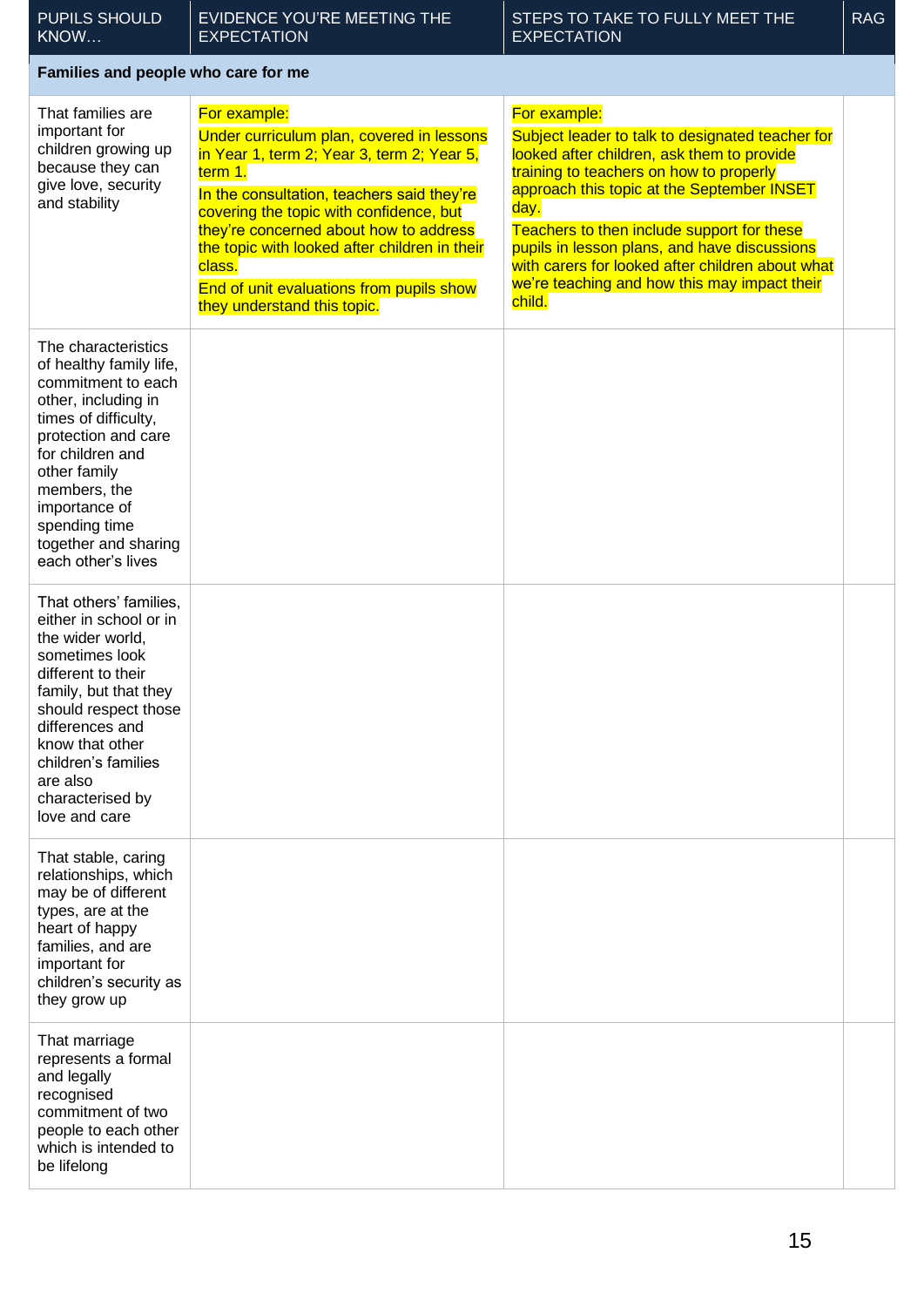| How to recognise if<br>family relationships<br>are making them<br>feel unhappy or<br>unsafe, and how to<br>seek help or advice<br>from others if<br>needed                                                                           |  |  |
|--------------------------------------------------------------------------------------------------------------------------------------------------------------------------------------------------------------------------------------|--|--|
| <b>Caring friendships</b>                                                                                                                                                                                                            |  |  |
| How important<br>friendships are in<br>making us feel<br>happy and secure,<br>and how people<br>choose and make<br>friends                                                                                                           |  |  |
| The characteristics<br>of friendships,<br>including mutual<br>respect, honesty,<br>trustworthiness,<br>loyalty, kindness,<br>generosity, sharing<br>interests and<br>experiences and<br>support with<br>problems and<br>difficulties |  |  |
| That healthy<br>friendships are<br>positive and<br>welcoming towards<br>others, and do not<br>make others feel<br>lonely or excluded                                                                                                 |  |  |
| That most<br>friendships have ups<br>and downs, and that<br>these can often be<br>worked through so<br>that the friendship is<br>repaired or even<br>strengthened, and<br>that resorting to<br>violence is never<br>right            |  |  |
| How to recognise<br>who to trust and who<br>not to trust, how to<br>judge when a<br>friendship is making                                                                                                                             |  |  |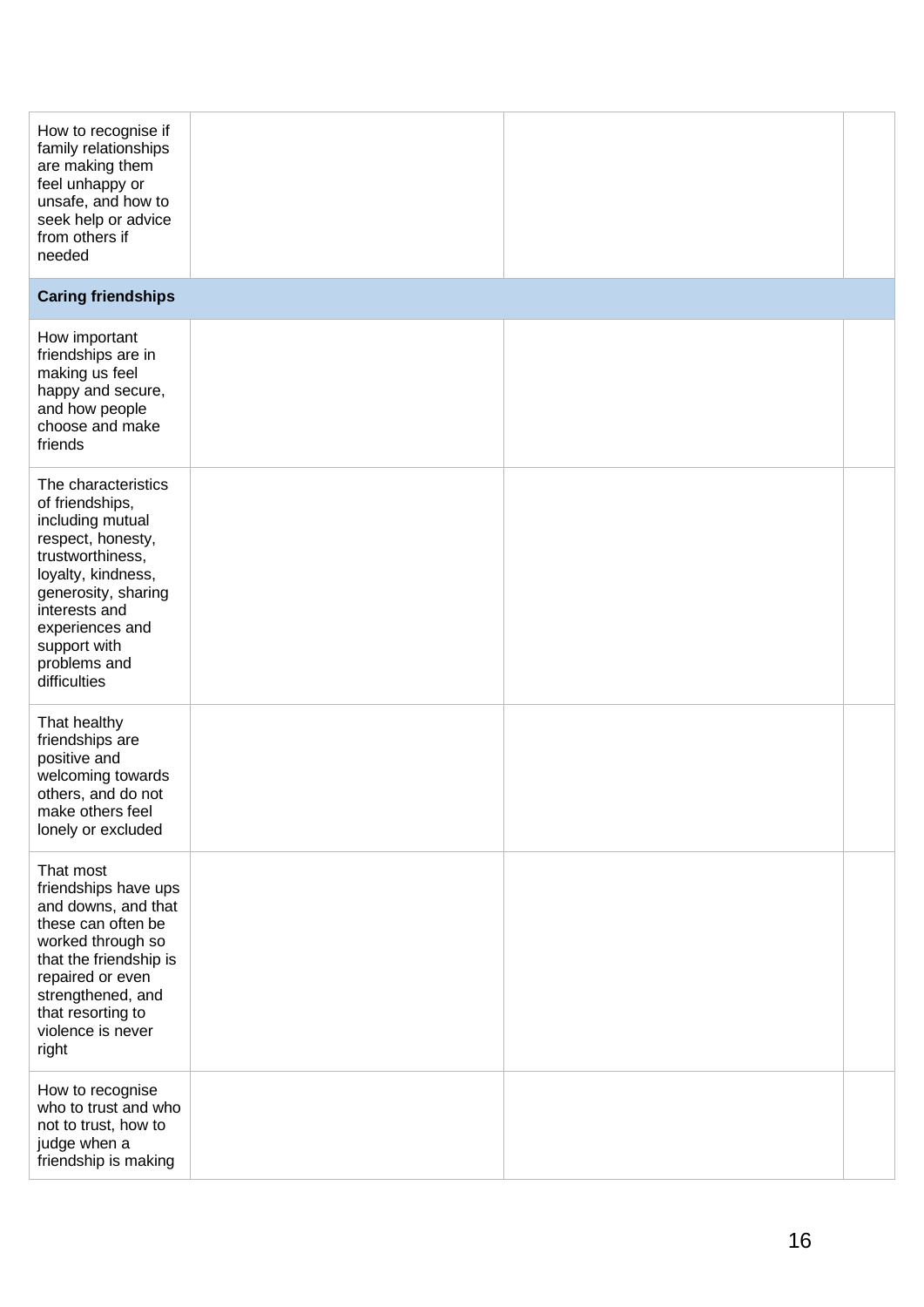| them feel unhappy<br>or uncomfortable,<br>managing conflict,<br>how to managing<br>these situations and<br>how to seek help or<br>advice from others if<br>needed                                                                                           |  |  |
|-------------------------------------------------------------------------------------------------------------------------------------------------------------------------------------------------------------------------------------------------------------|--|--|
| <b>Respectful relationships</b>                                                                                                                                                                                                                             |  |  |
| The importance of<br>respecting others,<br>even when they're<br>very different from<br>them (for example,<br>physically, in<br>character,<br>personality or<br>backgrounds), or<br>make different<br>choices or have<br>different preferences<br>or beliefs |  |  |
| Practical steps they<br>can take in a range<br>of different contexts<br>to improve or<br>support respectful<br>relationships                                                                                                                                |  |  |
| The conventions of<br>courtesy and<br>manners                                                                                                                                                                                                               |  |  |
| The importance of<br>self-respect and how<br>this links to their own<br>happiness                                                                                                                                                                           |  |  |
| That in school and in<br>the wider world they<br>can expect to be<br>treated with respect<br>by others, and that<br>in turn they should<br>show respect to<br>others, including<br>those in positions of<br>authority                                       |  |  |
| About different types<br>of bullying (including<br>cyberbullying), the<br>impact of bullying,<br>responsibilities of                                                                                                                                        |  |  |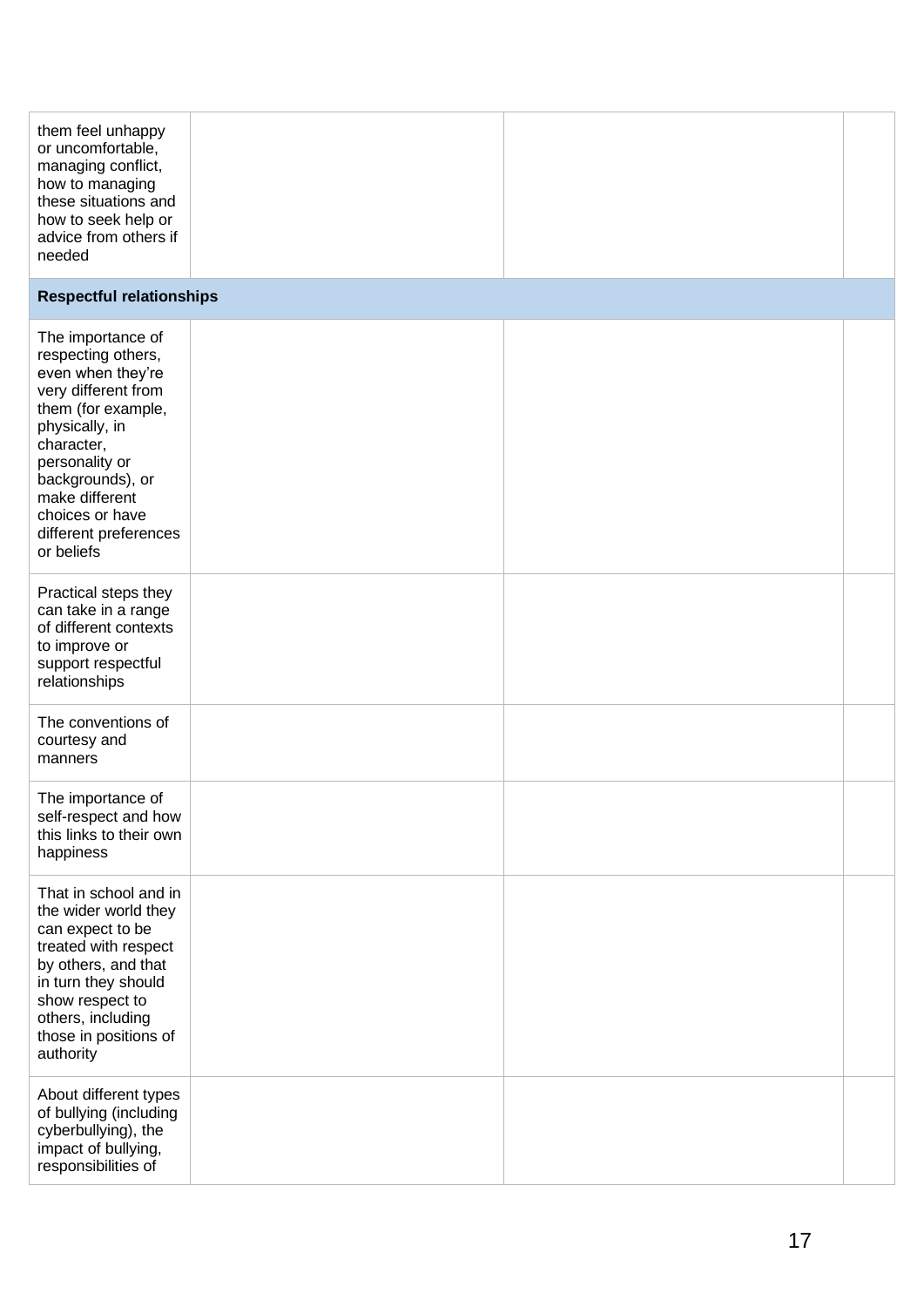| bystanders (primarily<br>reporting bullying to<br>an adult) and how to<br>get help                                                                                                                |  |  |
|---------------------------------------------------------------------------------------------------------------------------------------------------------------------------------------------------|--|--|
| What a stereotype<br>is, and how<br>stereotypes can be<br>unfair, negative or<br>destructive                                                                                                      |  |  |
| The importance of<br>permission-seeking<br>and giving in<br>relationships with<br>friends, peers and<br>adults                                                                                    |  |  |
| <b>Online relationships</b>                                                                                                                                                                       |  |  |
| That people<br>sometimes behave<br>differently online,<br>including by<br>pretending to be<br>someone they're not                                                                                 |  |  |
| That the same<br>principles apply to<br>online relationships<br>as face-to-face<br>relationships,<br>including the<br>importance of<br>respect for other<br>online (even when<br>we're anonymous) |  |  |
| The rules and<br>principles for<br>keeping safe online,<br>how to recognise<br>risks, harmful<br>content and contact,<br>and how to report<br>them                                                |  |  |
| How to critically<br>consider their online<br>friendships and<br>sources of<br>information,<br>including awareness<br>of the risks<br>associated with<br>people they've never<br>met              |  |  |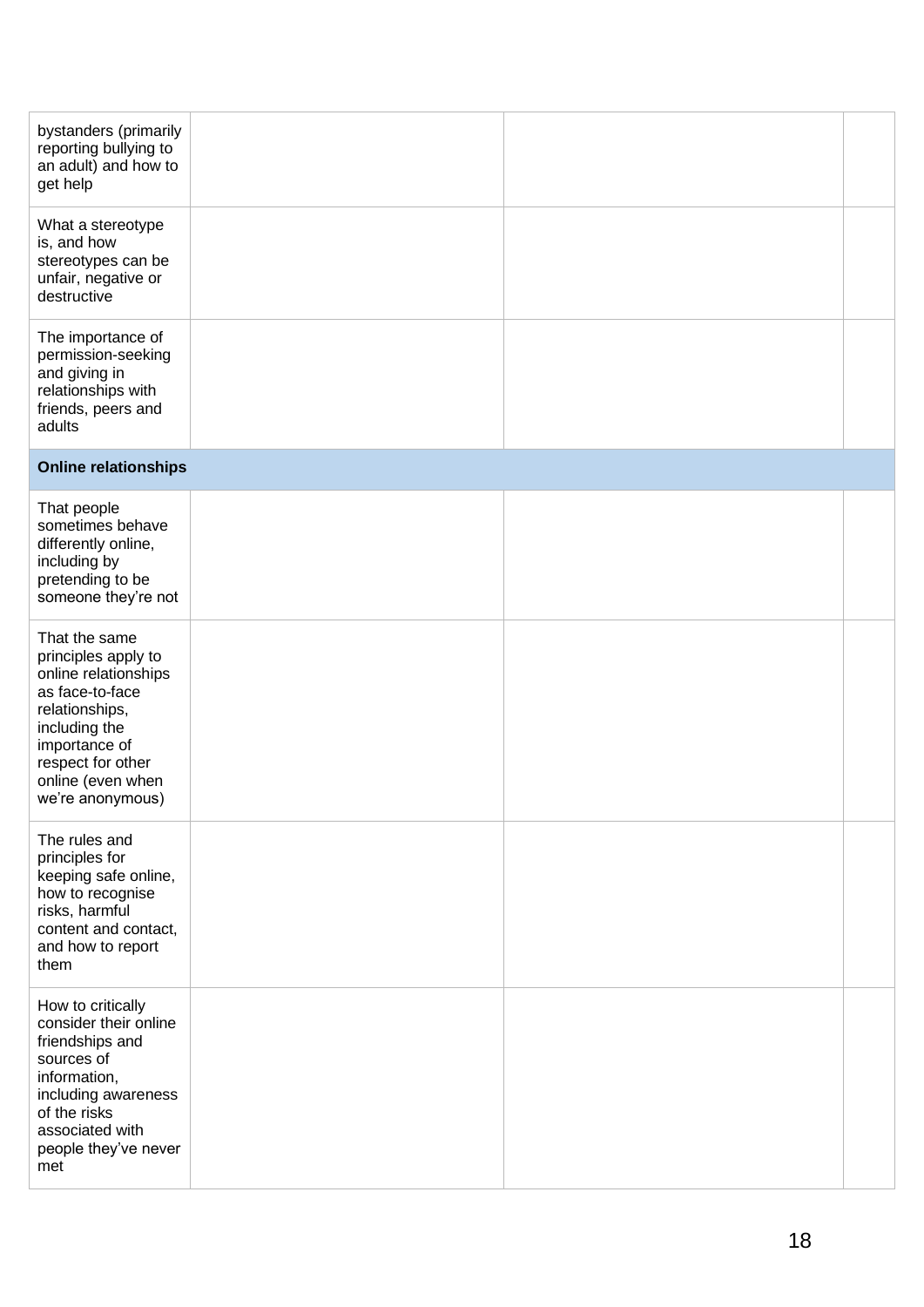| How information and<br>data is shared and<br>used online                                                                                                                                         |  |  |
|--------------------------------------------------------------------------------------------------------------------------------------------------------------------------------------------------|--|--|
| <b>Being safe</b>                                                                                                                                                                                |  |  |
| What sorts of<br>boundaries are<br>appropriate in<br>friendships with<br>peers and others<br>(including in a digital<br>context)                                                                 |  |  |
| About the concept of<br>privacy and the<br>implications of it for<br>both children and<br>adults (including that<br>it's not always right<br>to keep secrets if<br>they relate to being<br>safe) |  |  |
| That each person's<br>body belongs to<br>them, and the<br>differences between<br>appropriate and<br>inappropriate/unsafe<br>physical and other<br>contact                                        |  |  |
| How to respond<br>safely and<br>appropriately to<br>adults they may<br>encounter (in all<br>contexts, including<br>online) who they<br>don't know                                                |  |  |
| How to recognise<br>and report feelings<br>of being unsafe or<br>feeling bad about<br>any adult                                                                                                  |  |  |
| How to ask for<br>advice or help for<br>themselves or<br>others, and to keep<br>trying until they're<br>heard                                                                                    |  |  |
| How to report<br>concerns or abuse,                                                                                                                                                              |  |  |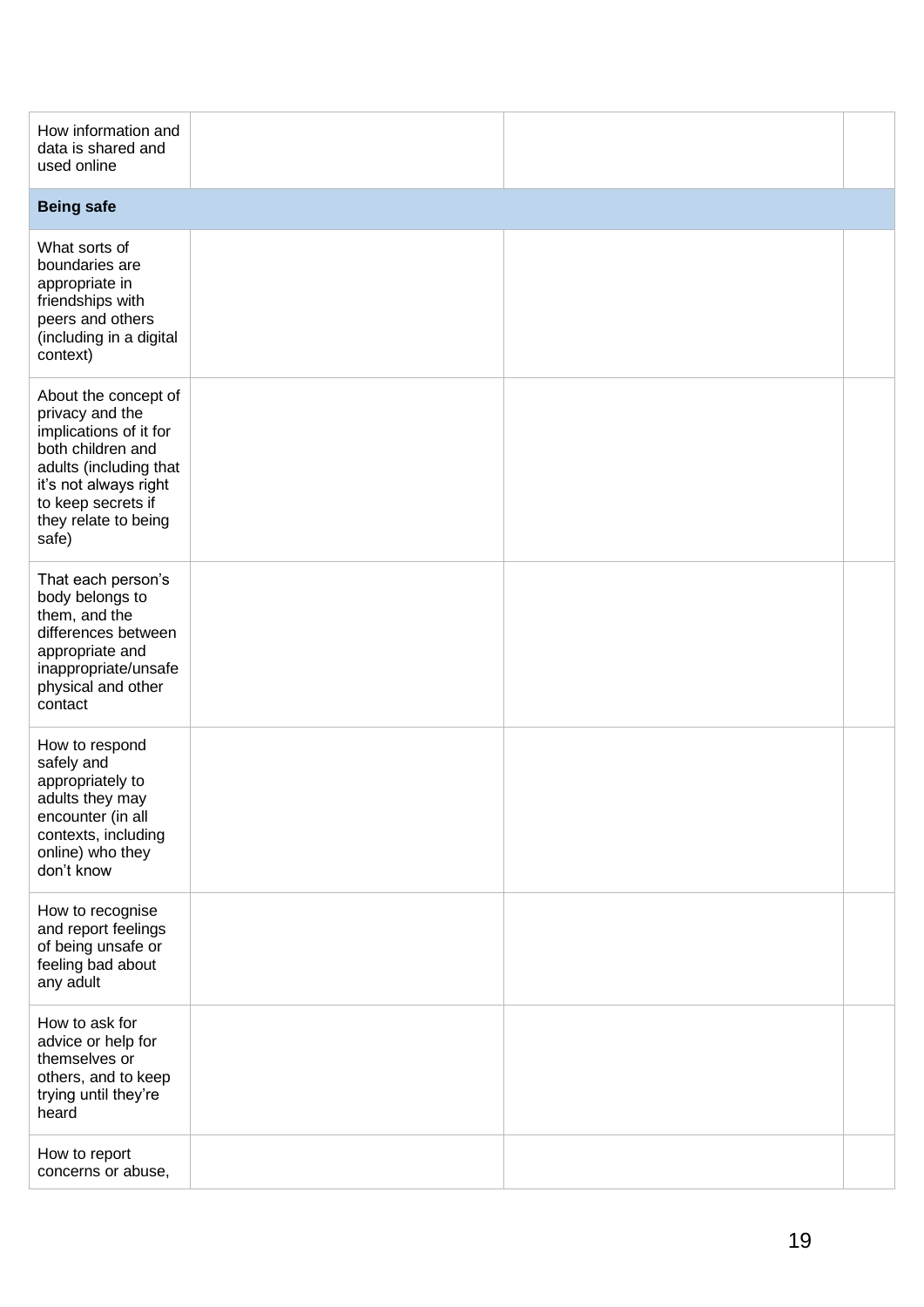| and the vocabulary<br>and confidence<br>needed to do so                                 |                                                |  |
|-----------------------------------------------------------------------------------------|------------------------------------------------|--|
| Where to get advice<br>(e.g. family, school,<br>other sources)                          |                                                |  |
|                                                                                         | Sex education (not compulsory but recommended) |  |
| The changes that<br>adolescence brings<br>for boys and girls                            |                                                |  |
| Drawing on<br>knowledge from<br>science lessons,<br>how a baby is<br>conceived and born |                                                |  |

- > Find better teaching resources
- > Review your timetabling for this subject
- > Provide more training for staff

Add these ideas into the 'steps to take' column, and say when you'll do them and who'll be responsible.

If you identify several large gaps, you may want to consider buying a new curriculum package or scheme of work. If you do, use this audit to:

Make sure the new package or scheme covers all the requirements and identify what you need out of new package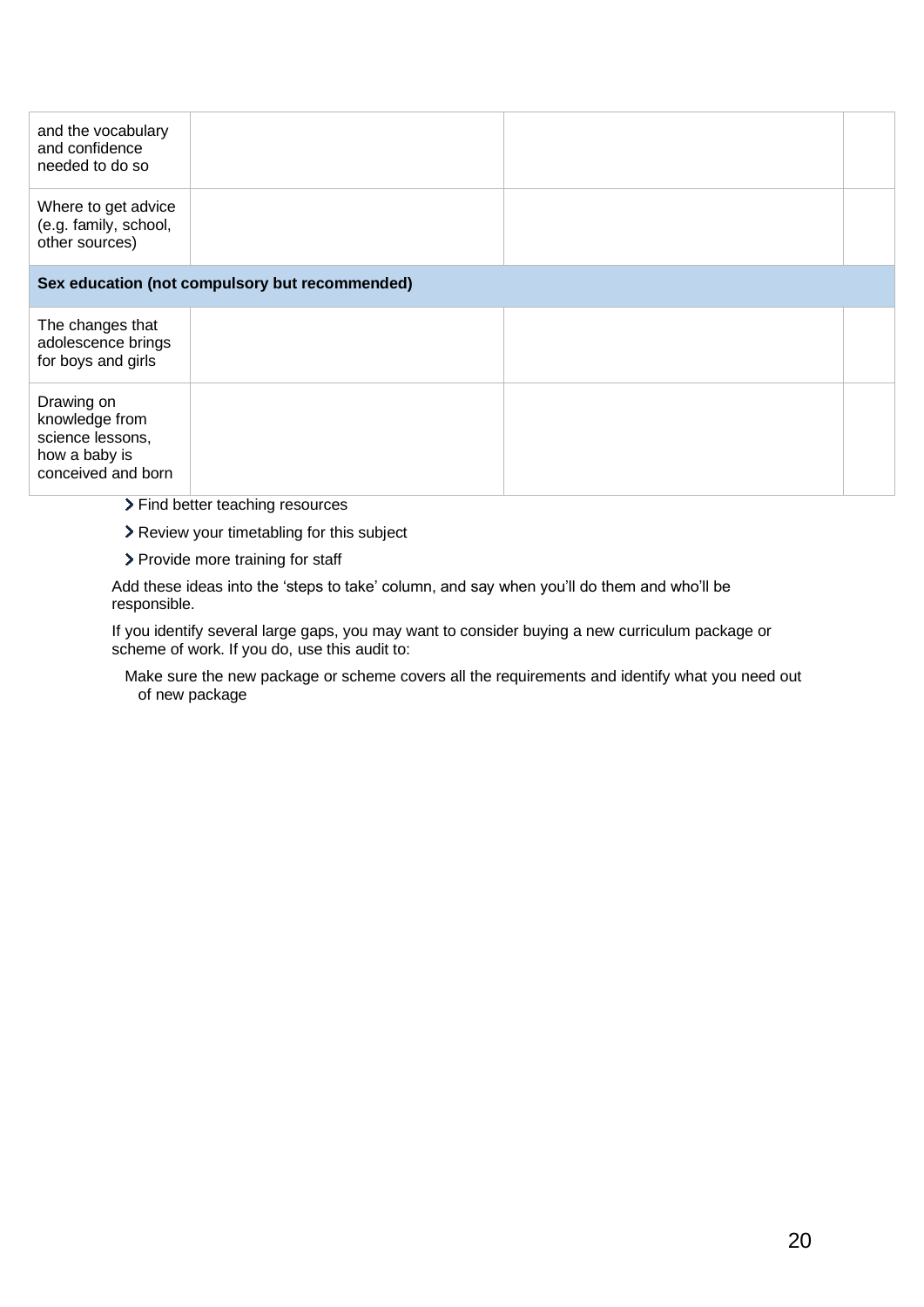# **Relationships and sex education audit (secondary)**

# **Assess your current curriculum**

As a secondary school you must teach relationships and sex education from September 2020. There's a list of expectations about what pupils will need to know by the end of the secondary phase which is set out below.

Use this audit to help you identify what expectations you're meeting already, and what gaps you'll need to fill to bring your curriculum up to the new standards.

Give each expectation a 'red, amber, green' (RAG) rating. Red can mean 'not currently taught at all', amber can be 'covered but not effectively or there's outstanding issues' and green can be 'covered effectively, no further work needed'.

# **Gather evidence for each expectation**

Use the following as sources of evidence of the effectiveness of current teaching:

- A consultation with staff, parents and pupils if you haven't yet consulted with your community, we recommend you do as it'll provide useful evidence for this audit.
- o Curriculum plan
- o Lesson plans
- o Lesson observations/learning walks
- o End of unit evaluations written by pupils and/or teachers

You'll want to show:

- o Where in the curriculum plan you're meeting the expectations (i.e. in what year and what term is it covered)
- If it's in the plan, are you teaching it in a satisfactory way? How do you know?

Ask your teachers about whether they think your curriculum is appropriate for pupils in terms of:

- o The age group of the class
- o Your local area (i.e. are there any related local issues, like gangs, that should be addressed in your curriculum?)
- o Different physical and emotional maturity levels in the same class
- o Different religious or cultural backgrounds in the same class
- $\circ$  Different family backgrounds in the same class (e.g. single parent families, looked after children, same-sex parent families)
- o Special educational needs and disabilities
- o English as an additional language

# **Think about next steps**

If you've rated anything red or amber, consider whether you need to:

- > Amend your curriculum plan
- > Find better teaching resources
- > Review your timetabling for this subject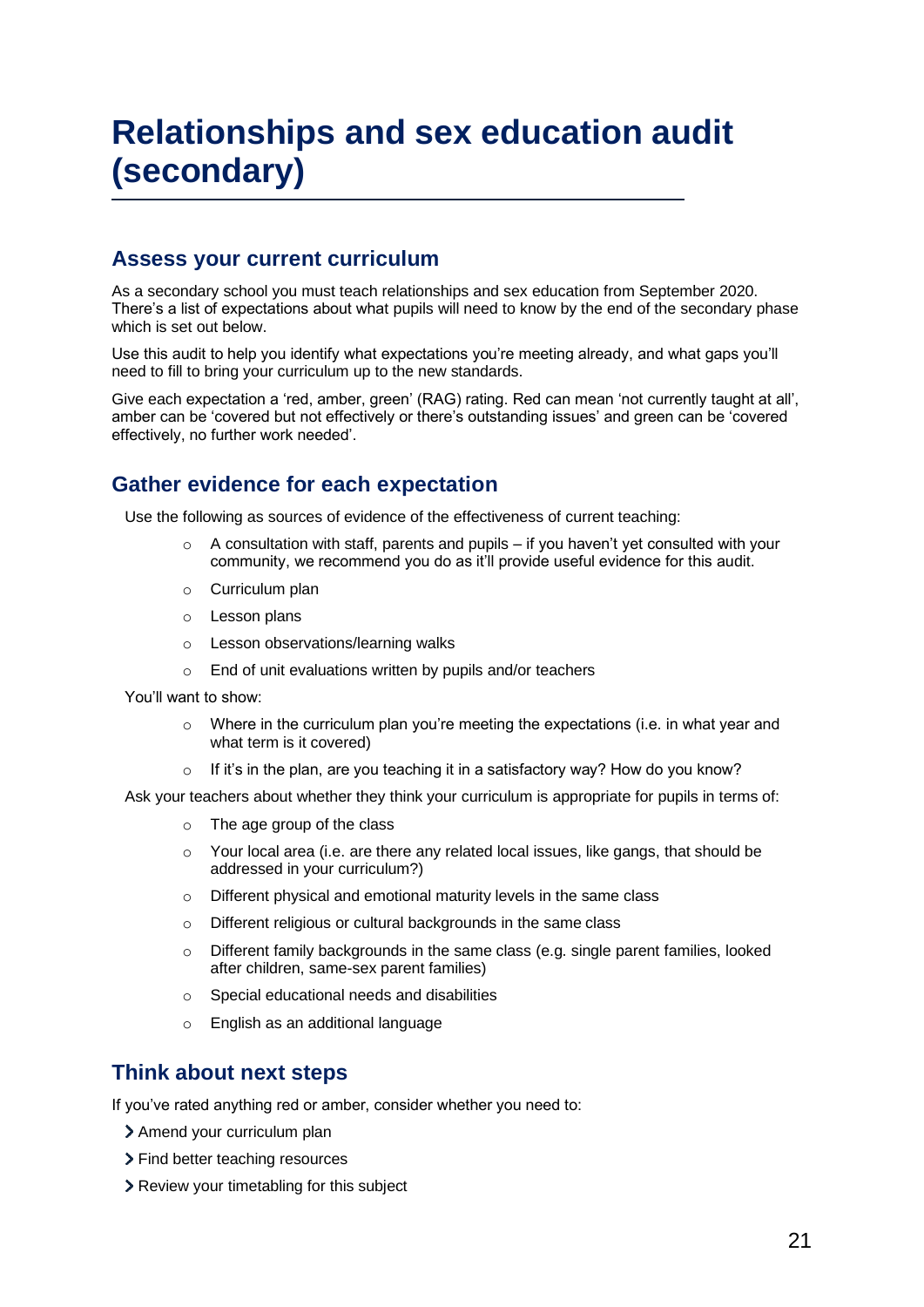> Provide more training for staff

Add these ideas into the 'steps to take' column, and say when you'll do them and who'll be responsible.

If you identify several large gaps, you may want to consider buying a new curriculum package or scheme of work. If you do, use this audit to:

Make sure the new package or scheme covers all the requirements

Identify what you need out of the new package that you're not getting currently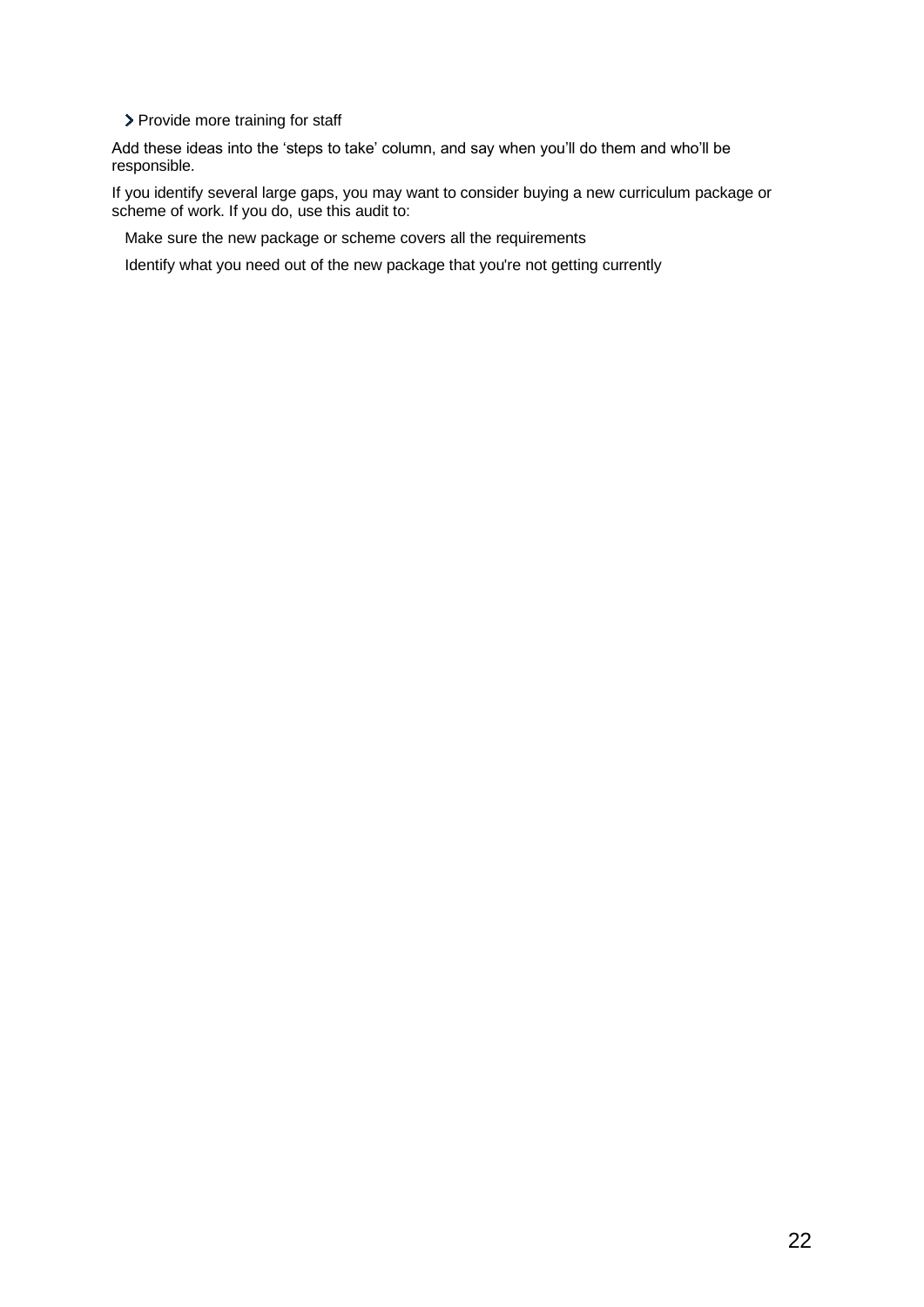| <b>PUPILS SHOULD</b><br>KNOW                                                                                                                                                                                                                                   | <b>EVIDENCE YOU'RE MEETING THE</b><br><b>EXPECTATION</b>                                                                                                                                                                                                                                                                                                        | STEPS TO TAKE TO FULLY MEET THE<br><b>EXPECTATION</b>                                                                                                                                                                                                                                                                                                                                                                      | <b>RAG</b> |
|----------------------------------------------------------------------------------------------------------------------------------------------------------------------------------------------------------------------------------------------------------------|-----------------------------------------------------------------------------------------------------------------------------------------------------------------------------------------------------------------------------------------------------------------------------------------------------------------------------------------------------------------|----------------------------------------------------------------------------------------------------------------------------------------------------------------------------------------------------------------------------------------------------------------------------------------------------------------------------------------------------------------------------------------------------------------------------|------------|
| <b>Families</b>                                                                                                                                                                                                                                                |                                                                                                                                                                                                                                                                                                                                                                 |                                                                                                                                                                                                                                                                                                                                                                                                                            |            |
| That there are<br>different types of<br>committed, stable<br>relationships                                                                                                                                                                                     | For example:<br>Covered in Year 7, term 2 PSHE lesson on<br>citizenship.<br>In the consultation, teachers said they're<br>covering the topic, but they're concerned<br>about how to address the topic of<br>parent/child relationships with looked after<br>children in their class.<br>End of unit evaluations from pupils show<br>they understand this topic. | For example<br>Subject leader to talk to designated teacher for<br>looked after children, ask them to provide<br>training to teachers on how to properly<br>approach this topic at the September INSET<br>day.<br>Teachers to then include support for these<br>pupils in lesson plans, and have discussions<br>with carers for looked after children about what<br>we're teaching and how this may impact their<br>child. |            |
| How these<br>relationships might<br>contribute to human<br>happiness and their<br>importance for<br>bringing up children                                                                                                                                       |                                                                                                                                                                                                                                                                                                                                                                 |                                                                                                                                                                                                                                                                                                                                                                                                                            |            |
| What marriage is,<br>including its legal<br>status (e.g. that<br>marriage carries<br>legal rights and<br>protections not<br>available to couples<br>who are cohabiting<br>or who have<br>married, for<br>example, in an<br>unregistered<br>religious ceremony) |                                                                                                                                                                                                                                                                                                                                                                 |                                                                                                                                                                                                                                                                                                                                                                                                                            |            |
| Why marriage is an<br>important<br>relationship choice<br>for many couples<br>and why it must be<br>freely entered into                                                                                                                                        |                                                                                                                                                                                                                                                                                                                                                                 |                                                                                                                                                                                                                                                                                                                                                                                                                            |            |
| The characteristics<br>and legal status of<br>other types of long-<br>term relationships                                                                                                                                                                       |                                                                                                                                                                                                                                                                                                                                                                 |                                                                                                                                                                                                                                                                                                                                                                                                                            |            |
| The roles and<br>responsibilities of<br>parents with respect<br>to raising children,<br>including the<br>characteristics of<br>successful parenting                                                                                                            |                                                                                                                                                                                                                                                                                                                                                                 |                                                                                                                                                                                                                                                                                                                                                                                                                            |            |
| How to:<br>Determine<br>whether other<br>children, adults<br>or sources of                                                                                                                                                                                     |                                                                                                                                                                                                                                                                                                                                                                 |                                                                                                                                                                                                                                                                                                                                                                                                                            |            |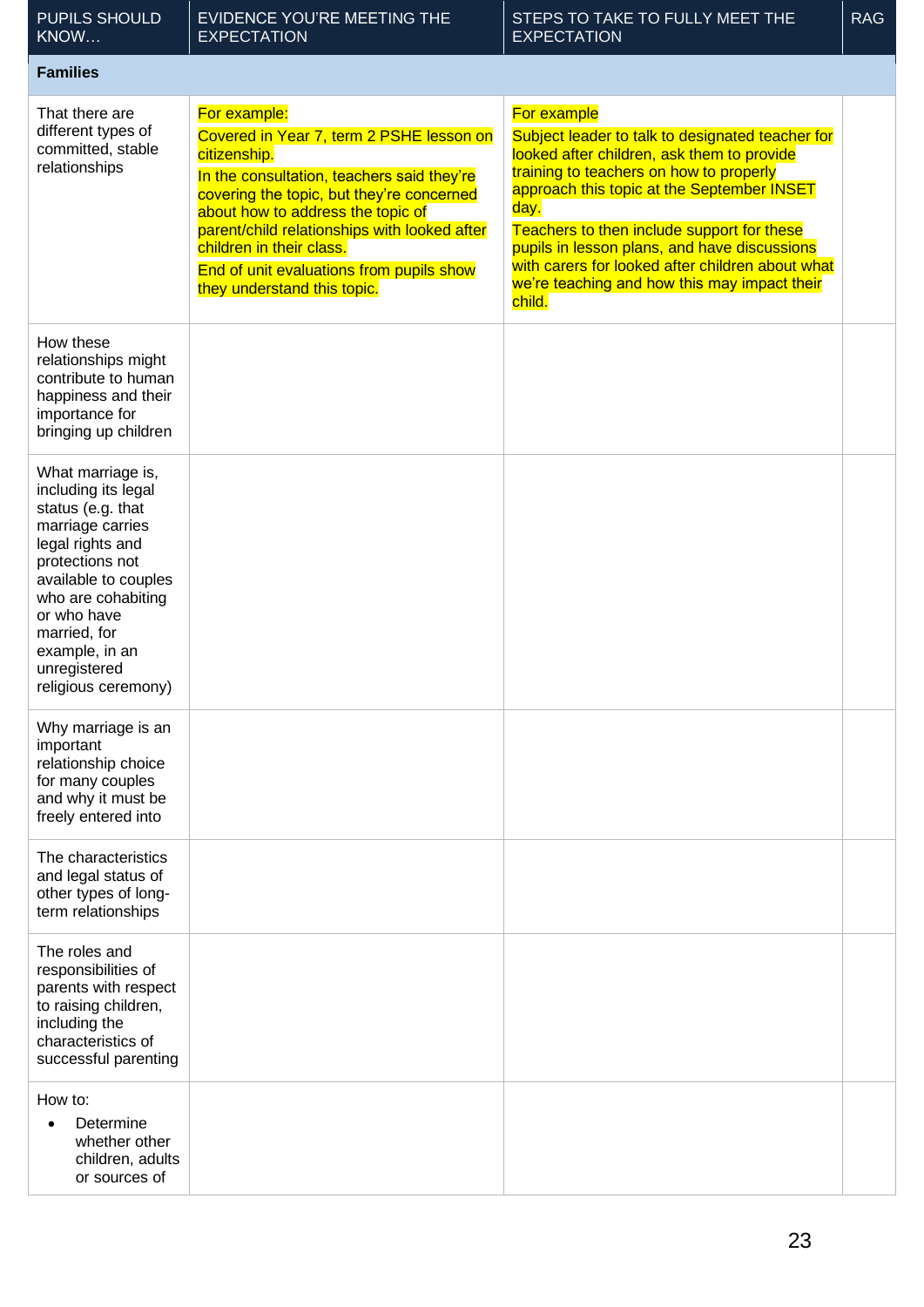| respect, honesty,<br>kindness,<br>generosity,<br>boundaries, privacy,<br>consent, the<br>management of<br>conflict and<br>reconciliation and<br>ending relationships.<br>This includes<br>different (non-<br>sexual) types of<br>relationship |  |  |
|-----------------------------------------------------------------------------------------------------------------------------------------------------------------------------------------------------------------------------------------------|--|--|
| Practical steps they<br>can take in a range<br>of different contexts<br>to improve or<br>support respectful<br>relationships                                                                                                                  |  |  |
| How stereotypes, in<br>particular<br>stereotypes based<br>on sex, gender,<br>race, religion, sexual<br>orientation or<br>disability, can cause<br>damage (e.g. how<br>they might normalise                                                    |  |  |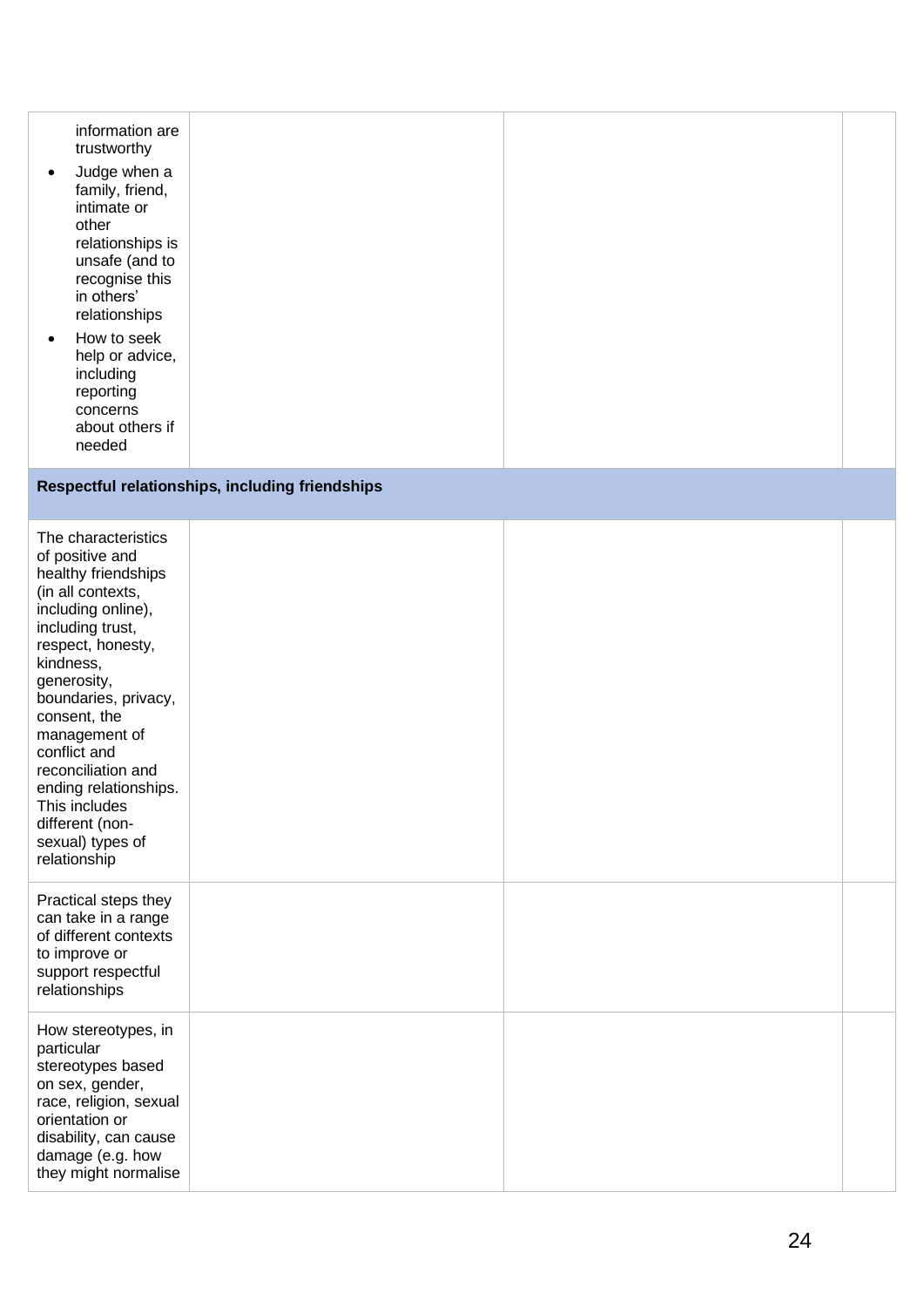| non-consensual<br>behaviour or<br>encourage<br>prejudice)                                                                                                                                                                                                           |  |  |
|---------------------------------------------------------------------------------------------------------------------------------------------------------------------------------------------------------------------------------------------------------------------|--|--|
| That in school and in<br>wider society they<br>can expect to be<br>treated with respect<br>by others, and that<br>in turn they should<br>show respect to<br>others, including<br>people in positions<br>of authority, and<br>tolerance of other<br>people's beliefs |  |  |
| About different types<br>of bullying (including<br>cyber-bullying), the<br>impact of bullying,<br>responsibilities of<br>bystanders to report<br>bullying and where<br>to get help                                                                                  |  |  |
| That some types of<br>behaviour within<br>relationships are<br>criminal, including<br>violent behaviour<br>and coercive control                                                                                                                                     |  |  |
| What constitutes<br>sexual harassment<br>and sexual violence<br>and why these are<br>always unacceptable                                                                                                                                                            |  |  |
| The legal rights and<br>responsibilities<br>regarding equality<br>(particularly with<br>references to the<br>protected<br>characteristics as<br>defined in the<br>Equality Act 2010)<br>and that everyone is<br>unique and equal                                    |  |  |
| <b>Online and media</b>                                                                                                                                                                                                                                             |  |  |
| Their rights,<br>responsibilities and                                                                                                                                                                                                                               |  |  |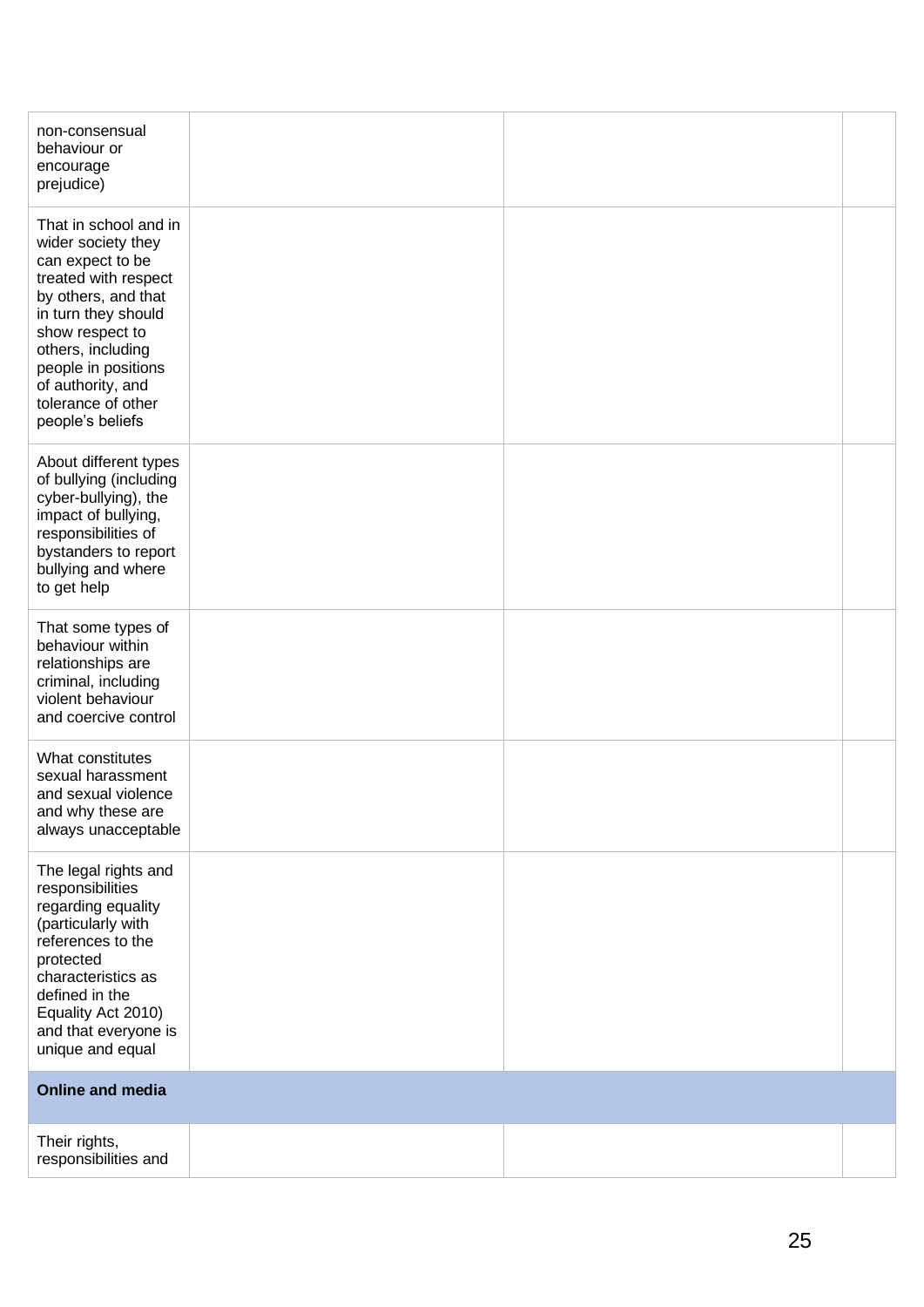| opportunities online,<br>including that the<br>same expectations<br>of behaviour apply in<br>all contexts,<br>including online                                                                                                                                                            |  |  |
|-------------------------------------------------------------------------------------------------------------------------------------------------------------------------------------------------------------------------------------------------------------------------------------------|--|--|
| About online risks,<br>including that any<br>material someone<br>provides to another<br>has the potential to<br>be shared online<br>and the difficulty of<br>removing potentially<br>compromising<br>material placed<br>online                                                            |  |  |
| Not to provide<br>material to others<br>that they wouldn't<br>want shared further<br>and not to share<br>personal material<br>which is sent to<br>them                                                                                                                                    |  |  |
| What to do and<br>where to get support<br>to report material or<br>manage issues<br>online                                                                                                                                                                                                |  |  |
| The impact of<br>viewing harmful<br>content                                                                                                                                                                                                                                               |  |  |
| That specifically<br>sexually explicit<br>material (e.g.<br>pornography)<br>presents a distorted<br>picture of sexual<br>behaviours, can<br>damage the way<br>people see<br>themselves in<br>relation to others<br>and negatively affect<br>how they behave<br>towards sexual<br>partners |  |  |
| That sharing and<br>viewing indecent<br>images of children                                                                                                                                                                                                                                |  |  |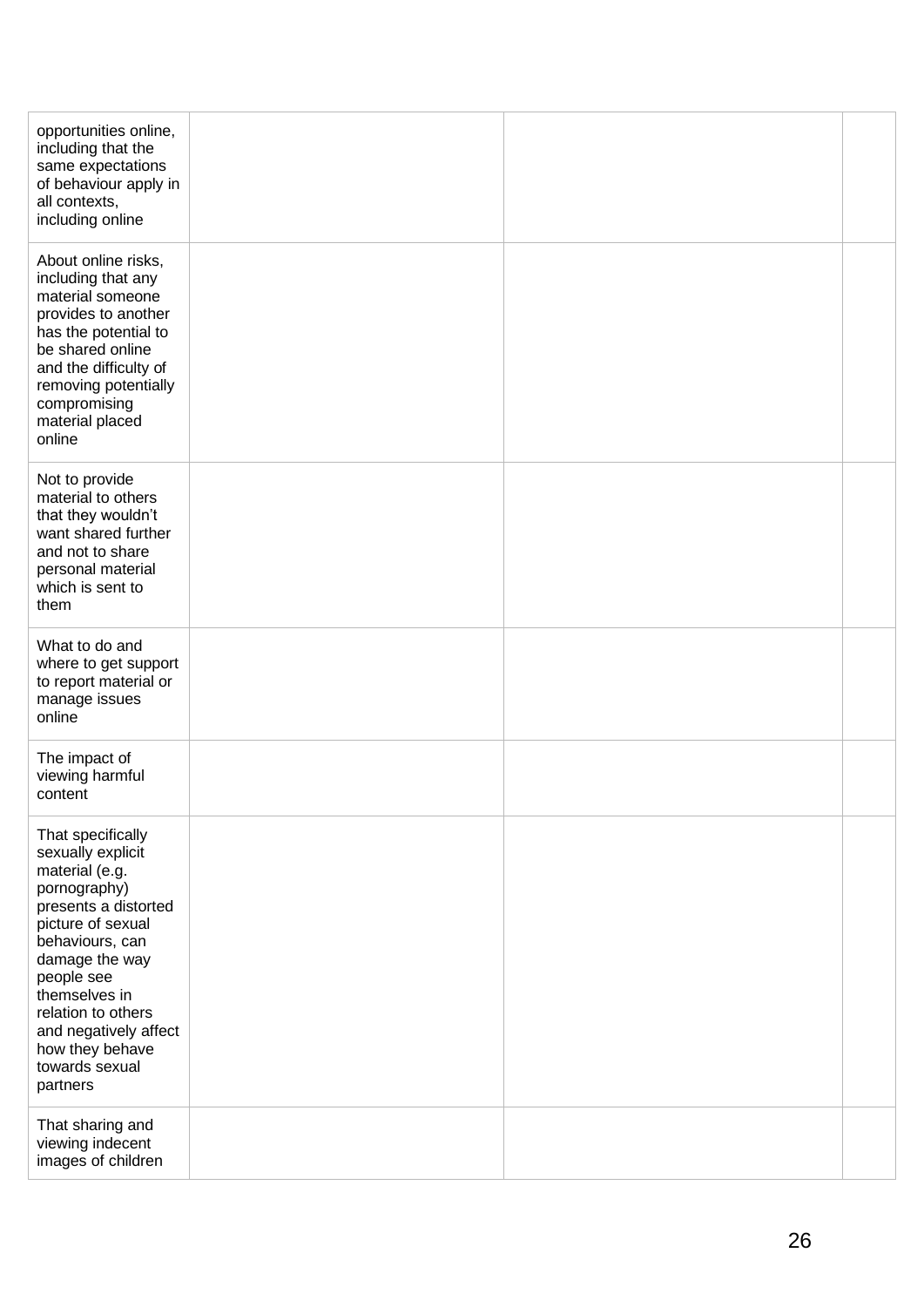| (including those<br>created by children)<br>is a criminal offence<br>which carries severe<br>penalties including<br>jail                                                                                                                                                                                          |                                                            |  |
|-------------------------------------------------------------------------------------------------------------------------------------------------------------------------------------------------------------------------------------------------------------------------------------------------------------------|------------------------------------------------------------|--|
| How information and<br>data is generated,<br>collected, shared<br>and used online                                                                                                                                                                                                                                 |                                                            |  |
| <b>Being safe</b>                                                                                                                                                                                                                                                                                                 |                                                            |  |
| The concepts of,<br>and laws relating to,<br>sexual consent,<br>sexual exploitation<br>abuse, grooming,<br>coercion,<br>harassment, rape,<br>domestic abuse,<br>forced marriage,<br>honour-based<br>violence and female<br>genital mutilation,<br>and how these can<br>affect current and<br>future relationships |                                                            |  |
| How people can<br>actively<br>communicate and<br>recognise consent<br>from others,<br>including sexual<br>consent, and how<br>and when consent<br>can be withdrawn (in<br>all contexts,<br>including online)                                                                                                      |                                                            |  |
|                                                                                                                                                                                                                                                                                                                   | Intimate and sexual relationships, including sexual health |  |
| How to recognise<br>the characteristics<br>and positive aspects<br>of healthy one-to-<br>one intimate<br>relationships, which<br>include mutual<br>respect, consent,<br>loyalty, trust, shared<br>interests and<br>outlook, sex and<br>friendship                                                                 |                                                            |  |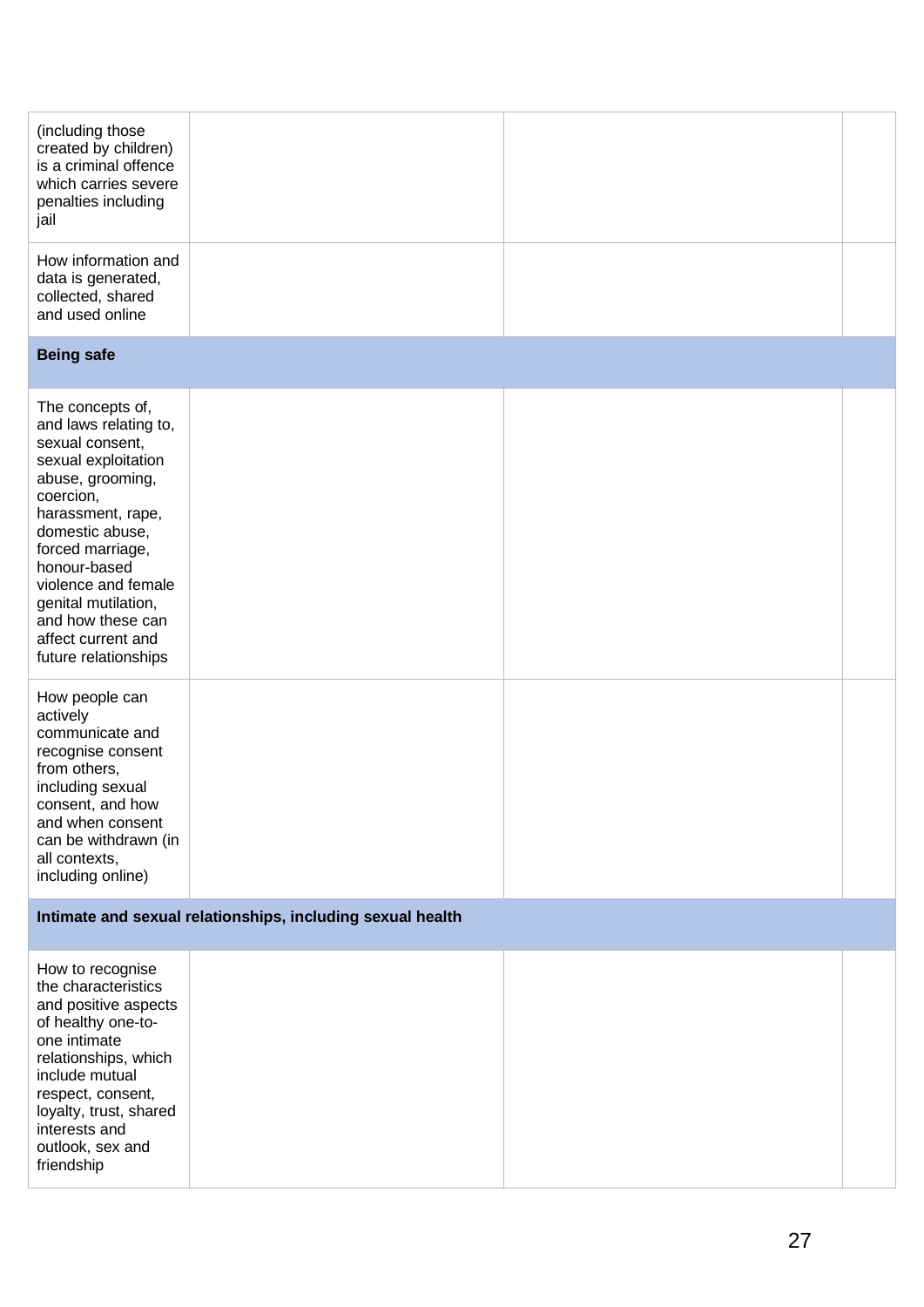| That all aspects of<br>health can be<br>affected by choices<br>the make in sex and<br>relationships,<br>positively or<br>negatively (e.g.<br>physical, emotional,<br>mental, sexual and<br>reproductive health<br>and wellbeing)        |  |  |
|-----------------------------------------------------------------------------------------------------------------------------------------------------------------------------------------------------------------------------------------|--|--|
| The facts about<br>reproductive health,<br>including fertility and<br>the potential impact<br>of lifestyle on fertility<br>for men and women                                                                                            |  |  |
| That there are a<br>range of strategies<br>for identifying and<br>managing sexual<br>pressure, including<br>understanding peer<br>pressure, resisting<br>pressure and not<br>pressurising others                                        |  |  |
| That they have a<br>choice to delay sex<br>or enjoy intimacy<br>without sex                                                                                                                                                             |  |  |
| The facts about the<br>full range of<br>contraceptive<br>choices, efficacy and<br>options available                                                                                                                                     |  |  |
| The facts around<br>pregnancy, including<br>miscarriage                                                                                                                                                                                 |  |  |
| That there are<br>choices in relation to<br>pregnancy (with<br>medically and legally<br>accurate, impartial<br>information on all<br>options, including<br>keeping the baby,<br>adoption, abortion<br>and where to get<br>further help) |  |  |